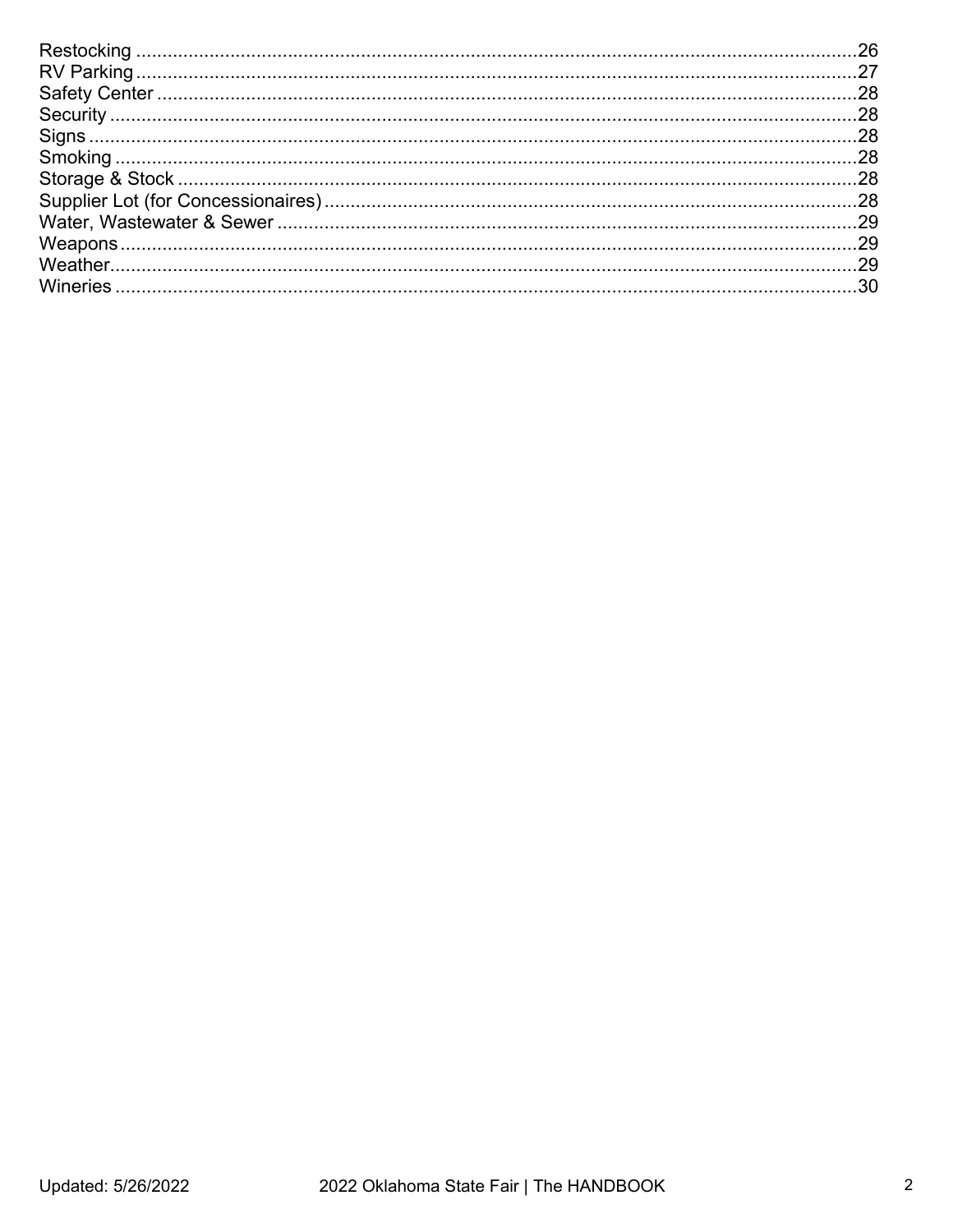### **Welcome**

Since 1907, the Oklahoma State Fair (OSF) has been one of the most anticipated events in the state by providing an ever-changing kaleidoscope of high quality, family-style entertainment. With a strong dedication to the best State Fair experience possible, the multitude of staff associated with planning and executing the OSF strives to exceed the highest expectations of all Fairgoers, by building strong business relationships with quality Exhibitors. As a contracted Exhibitor, you are now part of that team because we believe you share this same philosophy. We look forward to working with you as we continue our strong heritage of education, entertainment and economic development. *Please note:* Oklahoma State Fair, Inc., shall be known as "OSF" and "event" refers specifically to the 2021 Oklahoma State Fair.

This manual provides Exhibitors with the information necessary to ensure a smooth, positive and successful experience at the OSF. For the purposes of The HANDBOOK, the term "Exhibitor" translates as the equivalent of the term "Licensee," as referenced throughout the commercial space contract and license agreement. "Exhibitor" is the general term used to identify any Exhibitor, vendor, food concession or pay-to-play attraction contracted to participate at the OSF. The information outlined in the following pages is made a part of each Exhibitor contract by reference. It is the responsibility of each Exhibitor to be familiar with these policies, procedures and rules.

*OSF reserves the right to add, delete, interpret or amend rules and regulations contained herein as it deems necessary. Any variances or special permissions granted must be requested each year.*

### **Important Telephone Numbers**

**Please note:** OSF reserves the right to cancel the contract of any Exhibitor upon receipt of notice from any fair if said fair has sustained any loss or damage as a result of a breach of contract by the Exhibitor. Upon notice, that Exhibitor is barred from any other fair or show holding membership with the International Association of Fairs and Expositions (IAFE), and OSF reserves the right to cancel the contract of said Exhibitor.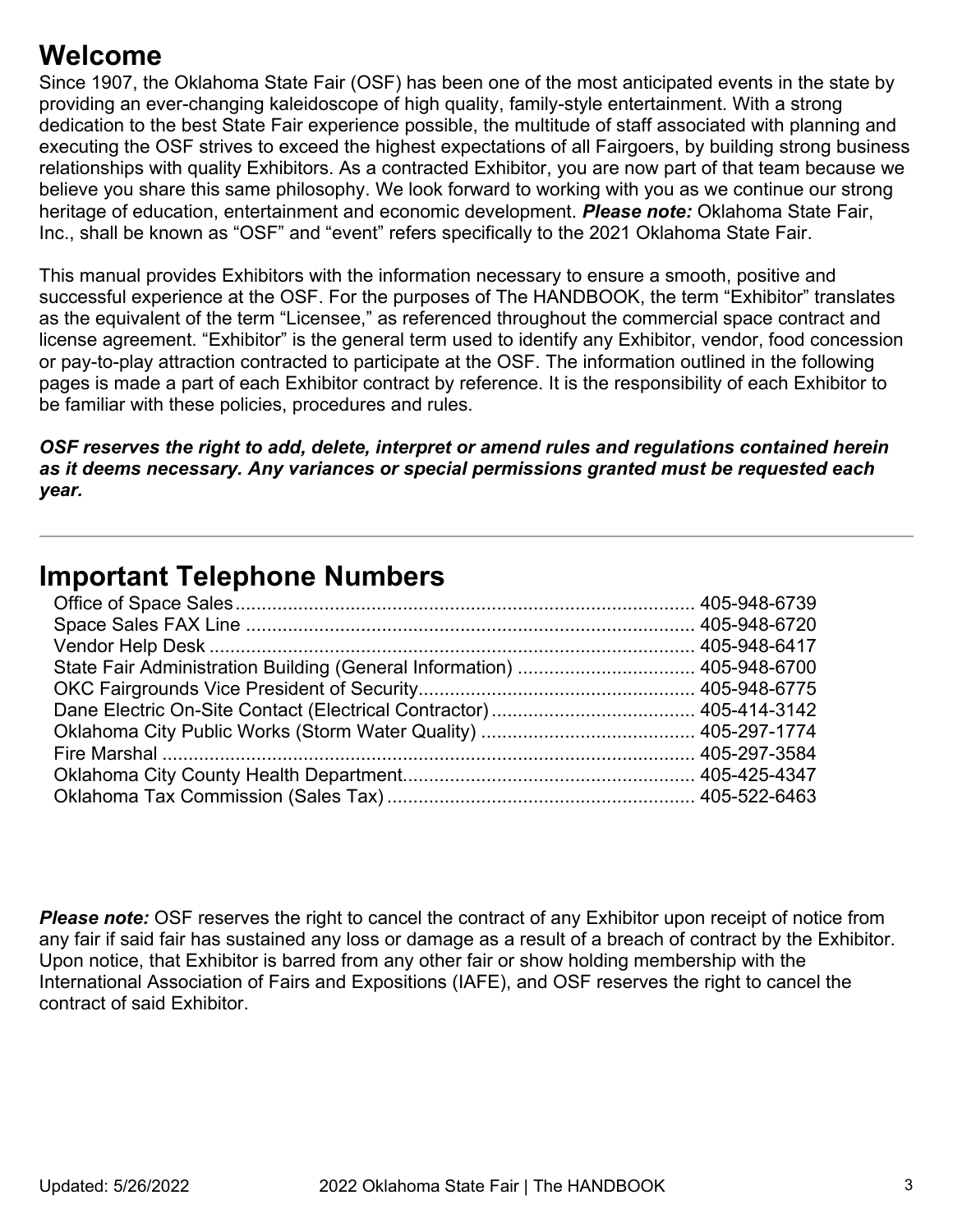### **Dates to Remember**

**End of January:** Renewal Invitations will be emailed to qualifying Exhibitors. If one has not yet been received by the first part of February, contact the office of Space Sales to check Exhibitor status.

**March 15:** Signed renewal invitation forms are due with 50% deposit, less any deposit on file, if applicable. • *Any space without a signed renewal form and 50% deposit on file by this date will be released and made available for other renewal Exhibitor requests and/or new applicants.* 

• Requests for changes in Contract product listings may not be allowed after this date.

• Pay-to-play and food vendors must return their menus and price lists by this date. Prices may change after today; however, you must request any product changes or additions to your menu for approval. If not received by this date, you may forfeit the right to sell menu items that are on request by another vendor.

• Oklahoma State Fair (OSF) will begin considering renewal Exhibitor requests in the order they were received in writing. Requests can be for a change in location, increased space at the same location and/or an additional number of locations.

• Last day for full refund of any good faith deposit money on account. Any other refunds requested after this date will be subject to fees or penalties, as outlined below.

**March 16:** Refund requests received in writing are subject to a cancellation fee of \$100 or 5% of booth rent, whichever is greater. Spaces not secured will be released on this date and a reinstatement fee of 5% of booth rent will be charged to whatever space OSF may be able to offer, if any.

**First of June:** Contract packets, will be sent via email only, make sure we have a current email on file. Service order forms and other important information will be updated and posted to the website.

**July 15:** Signed contracts are due.

To properly secure the contracted space, **all four** of the following must be on file:

- Payment IN FULL (see reinstatement fee below.)
- Signed contract, including complete menus with items & pricing, if applicable.
- Workers' Compensation: an exemption form, current certificate of coverage or order form & payment
- General Liability Certificate must include additional insureds.

If insurance is not received by this date we will

**July 16:** Any exhibit space with less than FULL payment and/or ALL required paperwork on file will be at risk of being cancelled and resold.

• From this date forward, any current/renewing vendors who have not secured their space will be subject to a reinstatement fee equal to 10% of the total booth rent for whatever space OSF may be able to offer, which may not be the originally offered space.

• If cancellations must occur, requests for refunds of money on file must be submitted in writing and will ONLY be honored if the full space is resold. If these requirements are met and refunds can be honored, a cancellation fee of \$200 or 10% of booth rent, whichever is greater, will be assessed and the difference will be refunded.

**August 2:** Service order forms are due with payment(s) in full. If additional services are cancelled after this date, refunds will be considered based

on individual circumstance and are not guaranteed.

- Reinstatement fees are now 15% of total booth rent, if space is available.
- Space cancellations after this date will be subject to forfeiture of full payment on file.
- Absolute last date Clover accounts and hardware/software orders may be placed for Concessionaires. Any concessionaire without an account and/or equipment may be cancelled without refund.

**August 13:** Concessionaires: Final menu due and no price changes after this date.

**August 31: PAYMENTS BY CHECK WILL NO LONGER BE ACCEPTED.** Be prepared to make payments with cash, cashier's check, money order or credit card (we accept all major credit cards) on and after this date.

• Reinstatement fees are now 20% of total booth rent if space is available.

**September 7: Exhibitor move-in begins. September 15-25: Oklahoma State Fair - 11 days of fun, food & festivities!**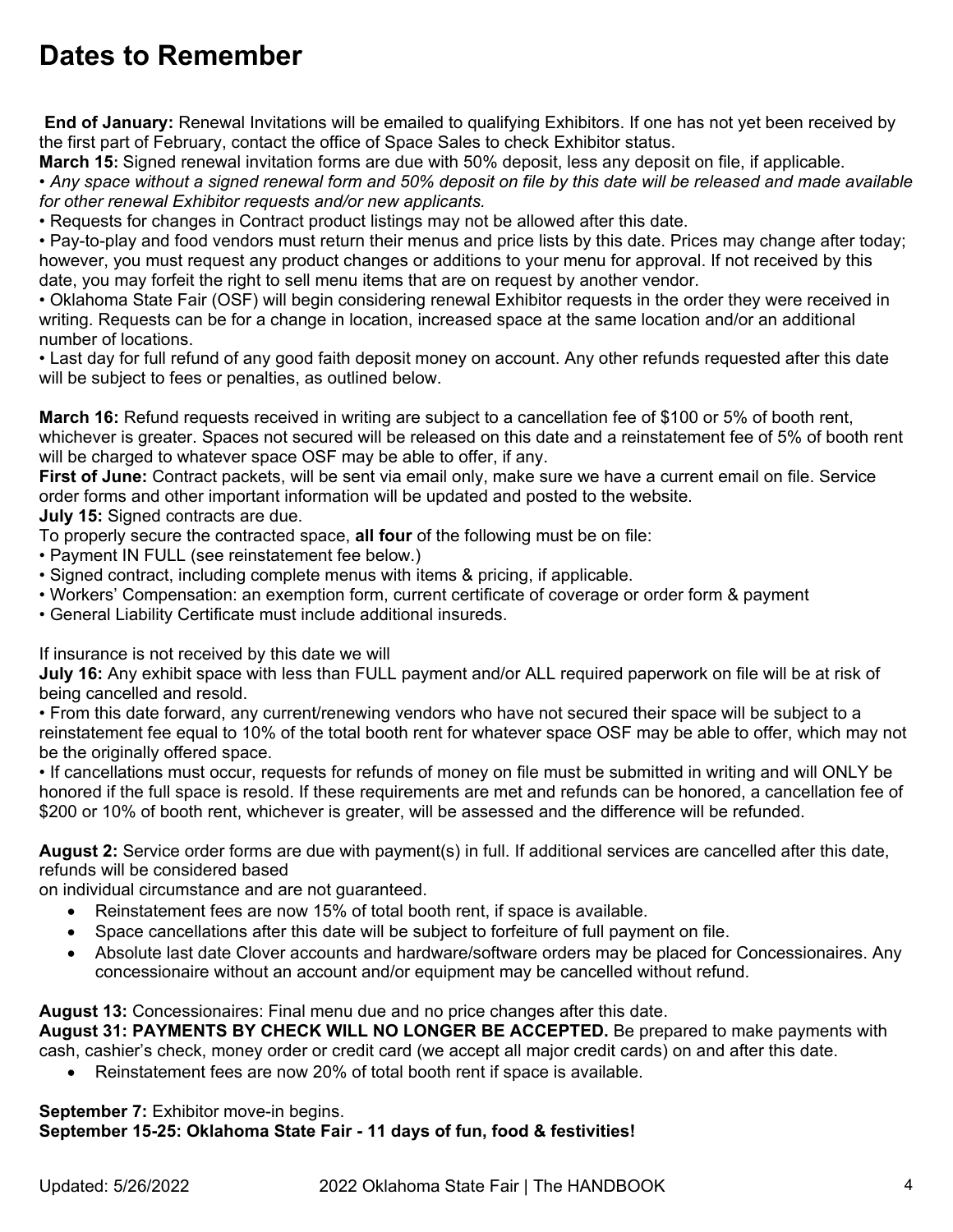# **GENERAL REGULATIONS & PROCEDURES**

### **Access to Booth Space**

See MOVE-IN

### **Add-On Services**

The **ADD-ON SERVICE ORDER FORM** is available on our website to order services such as water, phone, electric, etc.

- 1. A separate form must be used for each individual location.
- 2. Service orders, with full payment, are due **no later than August 2**. Orders turned in without money will NOT be processed and late fees will be applied, as indicated.

### **Advertising/Promotion Limitations & Trademarks**

- 1. Contracted Exhibitors may speak on behalf of their own business, but not on behalf of OSF. For information to come from one reliable source, Exhibitors shall refrain from spreading misinformation by speculating, commenting on or repeating rumors. All media inquiries should be directed to the marketing senior vice president at 405-948-6737.
- 2. The OSF logo is trademarked. Use of the official logo or any other associated names, artwork or graphics is strictly prohibited without prior written consent from OSF.
- 3. No person is permitted to distribute advertising matter, handbills, flyers or heralds upon the grounds of OKC Fairgrounds without prior written approval from OSF in the form of a contract, and then only from within the contracted space. OSF can demand the removal of any advertising matter it considers objectionable.
- 4. To protect the value of the OSF sponsorship program, Exhibitors may not advertise any product by brand name, trademark or trade name unless granted prior approval by OSF. Generic names must always be used, when applicable, i.e.: "Donut Burger" is acceptable versus Krispy Kreme Burger. This rule also applies to any signage or banners provided by on-site suppliers promoting specific products. PepsiCo is the only recognized sponsor approved for additional advertising / signage / banners beyond menu boards.
- 5. No Exhibitor shall display any form of political advertising or propaganda or any other material that is not explicitly listed and approved in the Exhibitor's contract.
- 6. No Exhibitor, manufacturer, distributor or supplier may place advertising or any other matter on any building, stand or space not directly leased to Exhibitor, nor may any approved material be placed anywhere other than within the approved licensed space in an approved manner – not using the permanent or temporary structures of the facilities of OSF.
- 7. Only the contracted Exhibitor can advertise and promote within the contracted space. No other secondary entities can advertise within the contracted space without express written consent from OSF management.
- 8. Nothing shall be sold, given away or be otherwise dispensed by Exhibitors that will, in any way, conflict with the event or OSF marketing efforts.
- 9. **Items with adhesive surfaces (i.e., stickers) and balloons will not be approved for giveaways.**

### **Adhesives**

See also ATTACHING TO SURFACES

- 1. Items with adhesive surfaces (e.g., stickers) may not be given away for any purpose.
- 2. Exhibitors using flooring in the contracted space must adhere the material using only adhesives easily and readily removeable, leaving behind no damage. Exhibitor is responsible for the complete removal of all adhesive material from its contracted space or face damage assessments or forfeiture of future participation.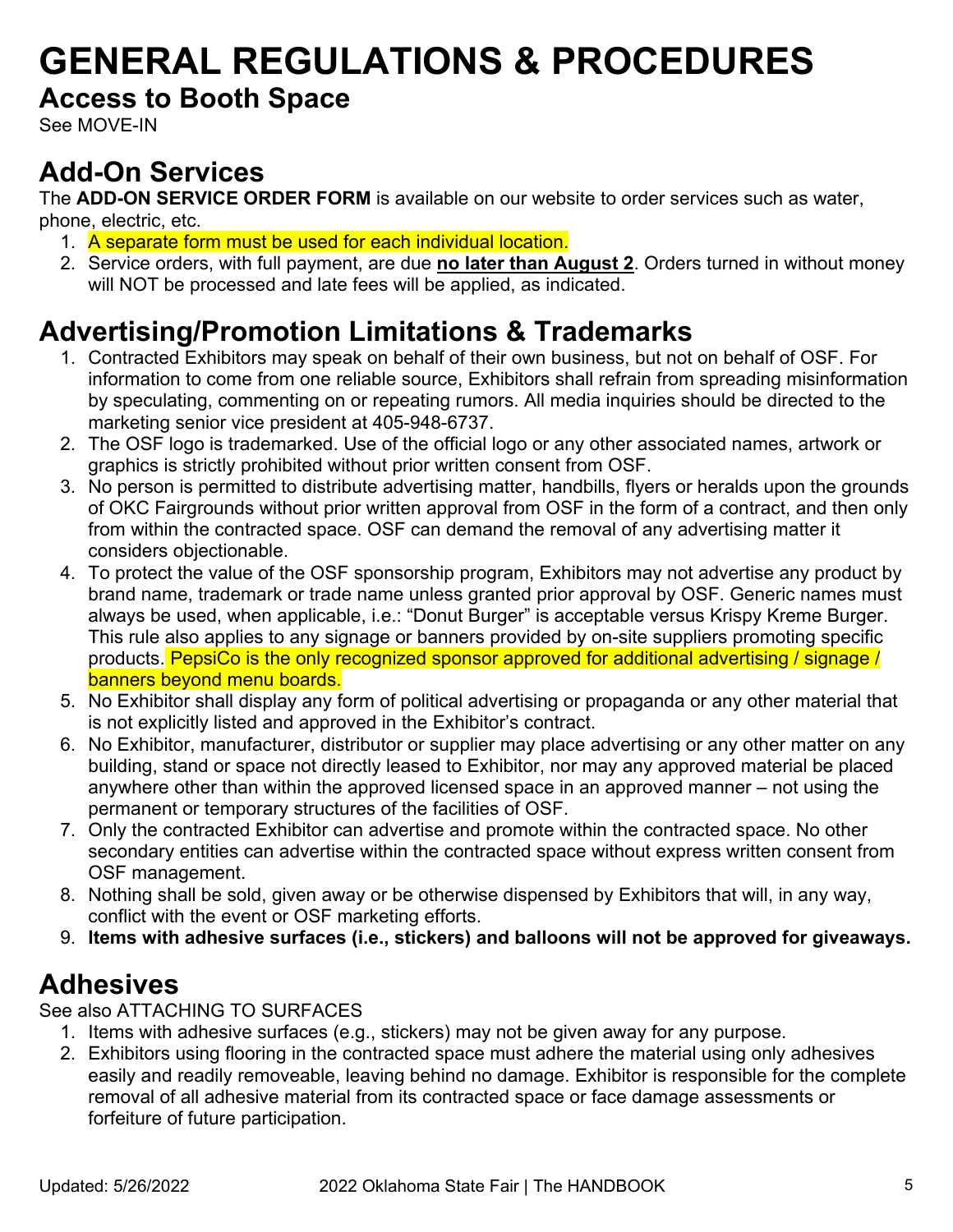### **Admission Tickets**

Any person entering OKC Fairgrounds must present an outside gate admission ticket or season pass to be scanned. If re-entry to the grounds is necessary, a hand stamp can be obtained from gate attendants. **Outside gate admission ticket stubs or season pass and valid hand stamps are required for reentry.** Exhibitors will be issued outside gate single-day admission tickets, Exhibitor badges, and season parking permits, good for all 11 days, at no charge, per the schedule below:

| <b>Booth Size</b>    | <b>Single Day</b><br><b>Tickets</b> | <b>Exhibitor</b><br><b>Badge</b> | <b>Parking</b><br><b>Permits</b> |
|----------------------|-------------------------------------|----------------------------------|----------------------------------|
| $1 - 299$ sq. ft.    |                                     |                                  |                                  |
| $300 - 599$ sq. ft.  | 22                                  |                                  |                                  |
| $600 - 899$ sq. ft.  | 33                                  |                                  |                                  |
| $900 - 1199$ sq. ft. | 44                                  |                                  |                                  |
| $1200 + sq.$ ft.     | 55                                  |                                  |                                  |

- 1. If an Exhibitor has multiple locations, each location is treated independently regarding outside gate admission tickets and parking permits. Example: If an Exhibitor has two (2), separately contracted 20X10 booths, the Exhibitor will receive a total of 22 outside gate admission tickets, four (4) Exhibitor badges and two (2) parking permits.
- 2. Parking permits do NOT guarantee the availability of a parking space and can only be used in the paid parking lots.
- 3. Additional discounted outside gate admission tickets, season passes, and parking permits may be purchased in advance via the **PARKING & OUTSIDE GATE ADMISSION ORDER FORM** on our website. Advance orders need to be placed by August 2, so they can be included in the Exhibitor packets for move-in.
- 4. After August 2, outside gate admission tickets and parking permits must be purchased at the cashier's window during move-in. At the cashier's window, they will only be sold to the authorized agent noted on the Exhibitor contract.
- 5. Refunds will NOT be issued for discounted outside gate admission tickets, season passes and/or parking permits after purchase. All sales are final.
- 6. Outside gate admission tickets sold at the discounted rate are not available once the Fair opens.
- 7. Any misuse of Exhibitor outside gate admission tickets, season passes and/or parking permits will result in forfeiture of credentials and revocation privileges. Giving away or resale of any outside gate admission tickets, season passes and/or parking permits is strictly prohibited anywhere.
- 8. Discounted outside gate admission tickets, are intended for use by WORKING employees ONLY. Without special approval, the number of discounted outside gate admission tickets, season passes and parking permits allowed for purchase per Exhibitor is limited to a maximum of 50. If more than 50 are required, Exhibitors must request approval BEFORE submitting the order form and payment via email. Payment will be refused and returned if special approval has not been requested in advance.
- 9. Outside gate admission tickets, season passes and season parking passes will be available to the general public at the State Fair Box Office. Daily parking passes can be purchased at each lot upon arrival and outside gate admission tickets are also available at the gates.
- 10. A limited number of reserved parking spaces are available for Exhibitors in the designated Gate 4 lot. *See PARKING – Exhibitor Reserved Parking.*

### **Alcohol**

- 1. Outside alcohol is prohibited on the grounds at any time, including move-in.
- 2. Consumption of alcoholic beverages in any Exhibitor space, at any time, is strictly prohibited. This regulation will be enforced during move-in, the period of occupancy and move-out. Exhibit space should always be treated as any other place of business; professional conduct is required.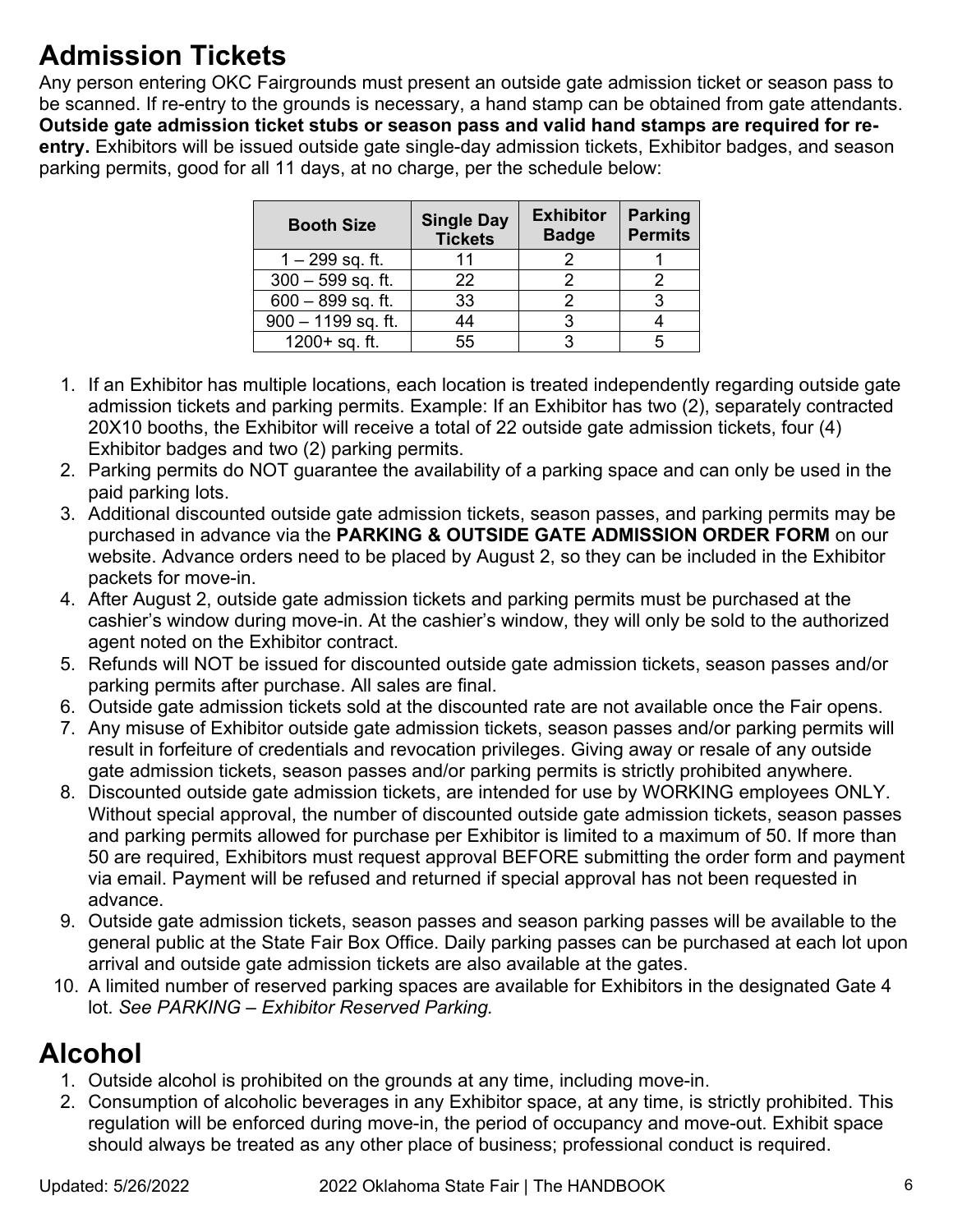### **Animals**

While pets are not permitted in the event area during the Fair, it is understood that Exhibitors do travel with their pets. The following rules apply.

- 1. Trained service dogs, dogs booked for scheduled acts, OSF competitions and/or police dogs ARE allowed inside the OSF event fence line and buildings.
- 2. Animals must always be on a leash.
- 3. Animals shall not be tied up and left unattended.
- 4. When walking your animal on a leash, pick up after your animal and place it in a trash bin.

**The Oklahoma State Fair assumes no liability for any injury or damage caused to or by your pet. Individuals in violation of the above rules are subject to a minimum fine of \$150, with possible impounding of the animal and/or expulsion from participation in the Fair.** 

### **Announcements**

1. OSF makes announcements over the public address (PA) system throughout the event.

### **Attaching to Surfaces**

1. Contracted Exhibitors may not adhere or attach any materials to any OSF surface or structure, permanent or temporary.

### **Assignment**

1. Neither the contract nor any of the rights of the Exhibitor hereunder may be assigned, transferred or sublet without the express, written consent of OSF.

### **Banking**

- 1. Change bank transactions can be made at the cashier's window in the Exhibitor Lobby.
- 2. Money will not be held for Exhibitors, for any reason.

### **Bennett Event Center (BEC)**

- 1. Absolutely no materials may be adhered to any surface by tape or other means without the advance, express, written consent of OSF.
- 2. **Floors:** All tape or tape residue must be removed by Exhibitor at move-out **using approved chemicals/equipment** or additional fees may apply.
- 3. Vendors move-in, restocking and move-out is prohibited from "walk-in person" doors unless officially designated as the approved door by official State Fair signage. All equipment, carts, dollies, etc., must come through assigned overhead or other door. *See MOVE-IN.*
- 4. In no instance will move-in, restocking or move-out be allowed through any of the glass lobby doors with carts or dollies.
- 5. Vendor's **hand-carrying** materials for restocking may come through designated "person" doors.
- 6. Emergency exit doors may NOT be propped open during show hours for any reason.
- 7. Fire extinguishers and utilities on the columns must be fully accessible.
- 8. This building has separate instructions for move-in/move-out, which include requesting permission for drive-in access. These can be found under the FORMS on our website.
- 9. Exhibitor's equipment and materials may not be placed outside the contracted space.
- 10. Building hosts and door attendants will be monitoring the building.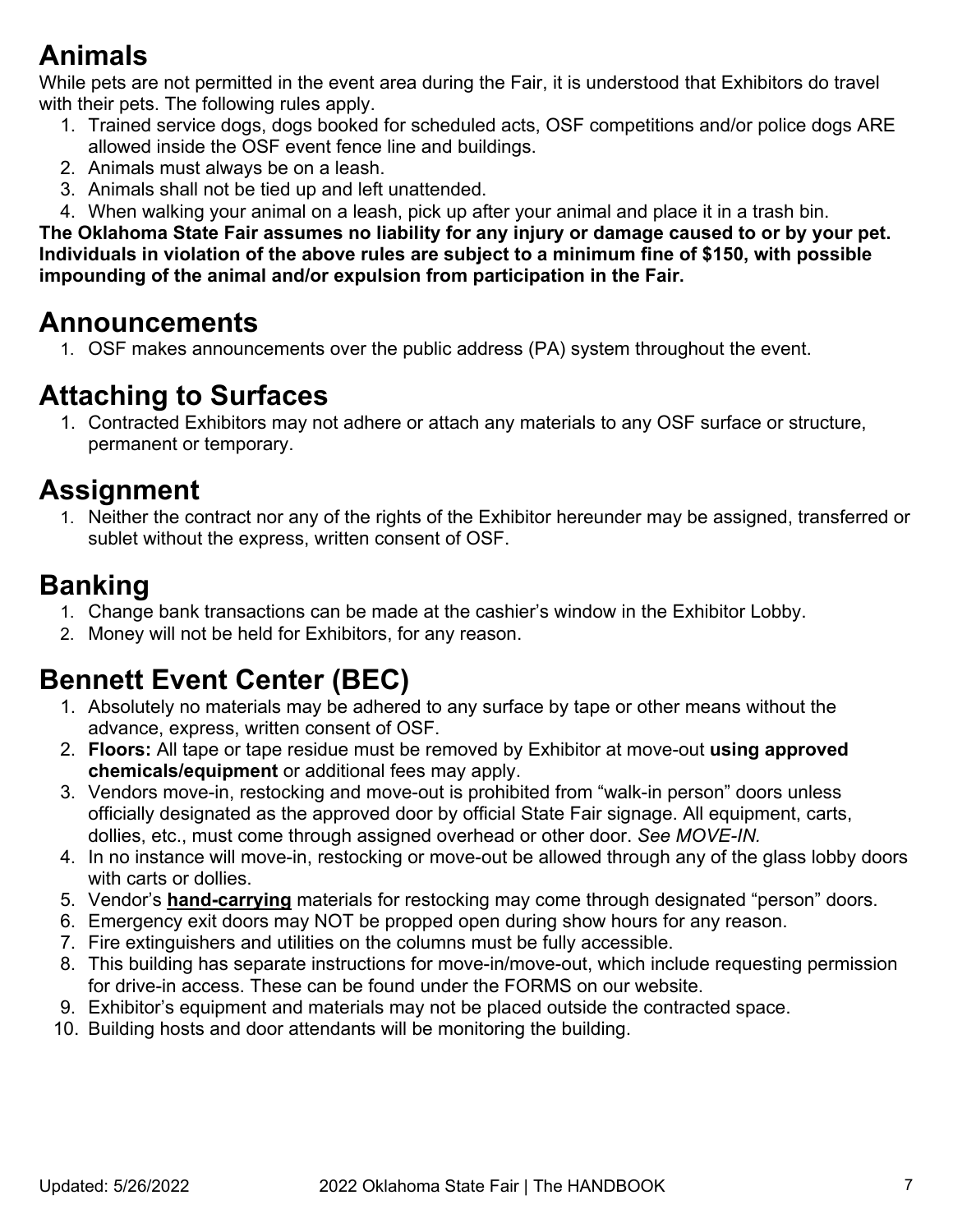## **Booth Design & Operating Standards**

### **All Booths**

- 1. Exhibitor space should be maintained in a clean and attractive manner. Operational supplies and other materials (i.e.: storage boxes, cleaning products, trash, employee meals) not for public offering, should be attractively screened from view.
- 2. No element of Exhibitor display may extend past the boundaries of the contracted space without the express consent of OSF, including rolling/movable kiosks, props, décor or signage of any kind. OSF reserves the right to move or remove any items spilling over into public aisles, pathways or service alleys, at Exhibitor's expense.



- 3. No vehicles are allowed in Exhibitor space without written approval from OSF.
- 4. **Helium-filled mylar balloons are prohibited in any space**. Helium-filled vinyl balloons may only be used, with written permission from OSF, in displays. **Balloons are never to be given away or sold.**
- 5. When attracting large crowds, it is the responsibility of each Exhibitor to queue their own lines.
- 6. Speakers used in demonstration booths, or music in general, should be set so the volume is not disruptive to neighbors. Auditors will investigate general disruption or complaints.
- 7. In order to provide proper customer service, food Exhibitors must provide ALL condiments and associated supplies appropriate for menu items, i.e.: napkins, ketchup, mustard, etc.
- 8. Exhibitors should have ingredient information available for customer requests, i.e.: food allergies.
- 9. Violations of booth operations (opening, closing, staffing, booth design, etc.) could result in fines starting at \$250 and/or risk eligibility for invitation to return.
- 10. Exhibitors who received notices on the display evaluation regarding missing display requirements (i.e.: flooring, semi-permanent backgrounds, etc.) will be checked during move-in to ensure these requirements are met to be permitted to open.

#### **Inside Booths**

- 1. Pipe & drape is NOT provided.
- 2. Semi-permanent backgrounds covering the entire width and height (8') of the space is required in all buildings. Pipe & drape alone will not suffice unless it is done attractively.
- 3. Flooring of appropriate, clean material is required in all exhibit buildings.
- 4. Booth design may not exceed 8' in height. Exhibitor must submit a **request via email** to have product or signage exceeding the height restrictions.
- 5. Nothing may be attached to any OSF permanent or temporary structure including Exhibitor booth signs, banners or product.
- 6. It is the responsibility of each Exhibitor to ensure booth display elements and merchandise are protected and secured from the public walkway, as well as from overhead hazards. Solid plastic and vinyl materials may NOT be used, as they are not penetrable by water. Acceptable substitutes include colored safety fencing, netting or any natural material.
- 7. If carpet or other flooring material is part of booth display, it should be "new" in appearance Carpet adhesive, if used, must be completely removed without damage to surface during move-out.
- 8. When working with shared sidewalls, the top and front 4' section of the wall must remain transparent. *See DRAWING.* If a certain design is mutually agreeable to both parties, displays covering this "window" will be acceptable; however, if Exhibitors cannot agree on treatment of the sidewalls, the standard shown will be the rule. Exhibitors should arrive prepared to adhere to this standard. Please remember, renewing Exhibitors could have new neighbors. This may be addressed in advance by contacting your neighbor(s) regarding shared sidewall(s). Exhibitors may contact the space sales office to obtain their neighbors' contact information.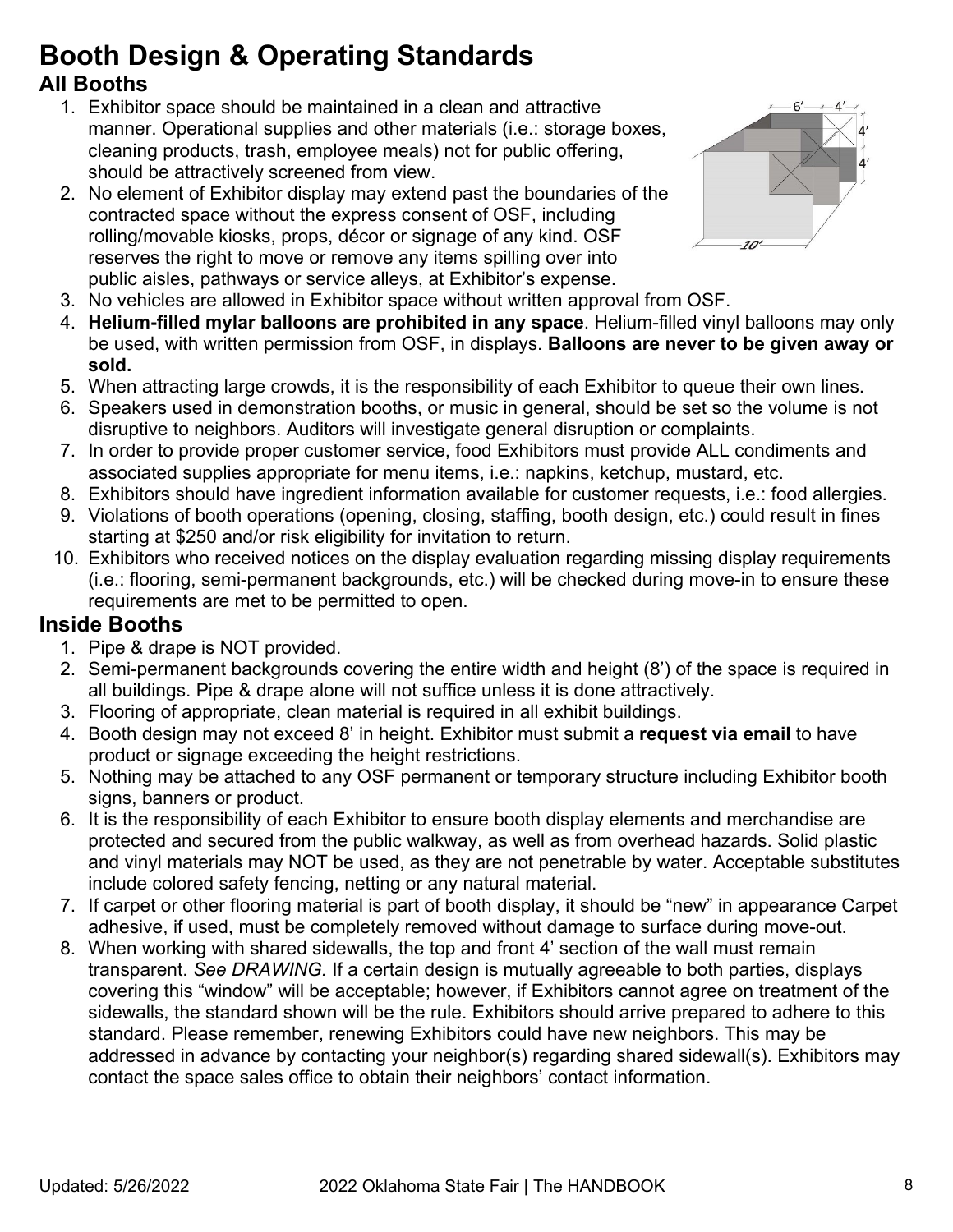### **Outside Booths**

- 1. **Fencing/screening:** Every outdoor vendor MUST fence or screen the back and sides of their space, and any "back-of-house" service, stock and prep areas, as well as provide fencing/partitions to each side to keep the public from cutting through utility areas adjacent to their space(s), as necessary. Specific size, color and design of fencing/screens are the choice of each Exhibitor and should complement the style or personality of the space, materials stored within this area may not exceed the height of the fence or barrier.
- 2. Structures should be constructed to withstand inclement weather conditions.
- 3. All elements of display or operation must fit within the space marked, including hitches, stakes, service or storage facilities. If awnings extend into fire lanes or other throughways, they must be easily retracted for emergency vehicles access.
- 4. Wastewater from concession booths/trailers may ONLY be drained into specifically designated receptacles. Receptacles will be either in-ground sewer drains or portable pots. *See OKLAHOMA CITY PUBLIC WORKS DEPARTMENT.*
- 5. Any utility easements may not be blocked or used for any other purpose.
- 6. Tent stake lines must be flagged for safety with brightly colored pennants, preferably orange. Stakes should not extend beyond the marked, contract space. Additionally, for both safety and aesthetics, stakes should be used as close to the tent legs as possible. If additional security is required, Exhibitor should consider the additional use of water barrels or other means of holding any tented structure in place. Stake holes should be adequately filled and repaired, or fines and cost to repair will be assessed.
- 7. Absolutely NO staking is allowed on the colored concrete on Gordon Cooper Blvd., or on any concrete sidewalks. Exhibitors located in/near these areas must use water barrels to secure tents.
- 8. Grounds will be marked for water, gas and other utility lines prior to move-in. Staking is permitted on asphalt and grassy areas ONLY. **Staking must be a minimum of 2' from any marked utilities. If Exhibitors are unsure, please contact the Space Sales office before staking.** Repair of any damage made from staking is the Exhibitor's responsibility. A minimum \$50 fine per location will be assessed for all spaces left in disrepair. Additional fees may be assessed based on the severity of the damage.
- 9. Excessive staining from grease or other substance is a serious offense. It is the Exhibitor's responsibility to leave space in clean condition. Fees will be assessed for spaces left in disrepair.

### **Cannabinoid (CBD) and Related Products**

- 1. Cannabinoid or CBD-related products must be approved per contract.
- 2. Marijuana or any cannabis product containing greater the 0.3% THC, in any form, is prohibited on the premises.
- 3. The sale of marijuana, in any form (seed, plant, finished consumable etc.), or any sales activity relating to the sale of marijuana, including the soliciting of sales of marijuana to be picked up at a licensed dispensary, is prohibited.
- 4. Exhibitors will properly secure and display all required local, state or federal permits (e.g., temporary food service license) in clear sight. Failure to do so may result in the removal of any product governed by said license or permit and/or the temporary or permanent closure or removal of the booth from the event without consideration for refund.

### **Compliance with Laws**

Exhibitor and its affiliates, officers, directors, managers, employees, shareholders, members, agents, and assigns shall comply with all laws, ordinances, rules and regulations of the United States, the State of Oklahoma, the County of Oklahoma, the City of Oklahoma City, and any government agency and shall not do or permit to be done anything in violations of such laws, ordinances, rules or regulations.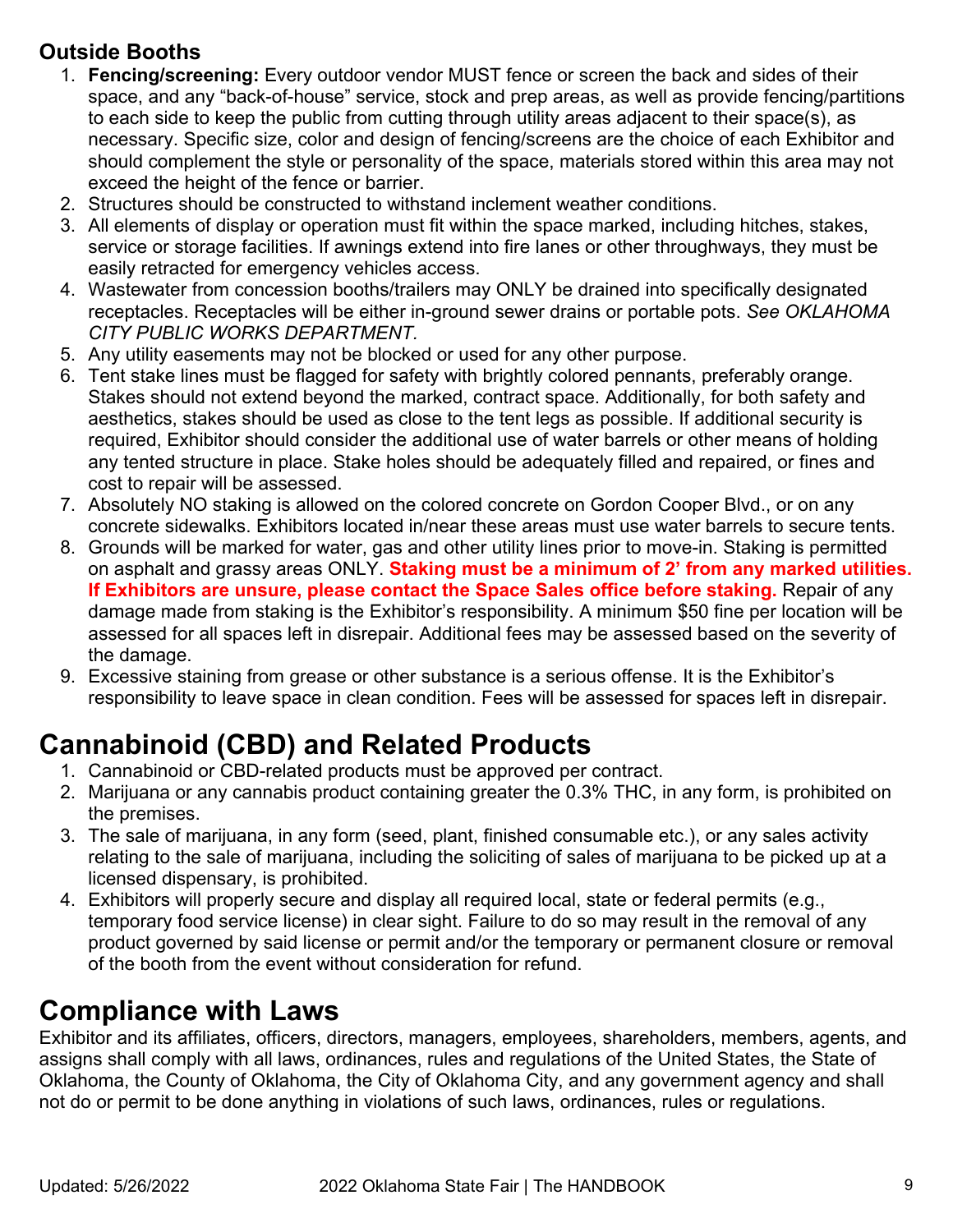### **Concessionaires & Pay-to-Play Attractions**

Remember that good customer service requires presenting accurate knowledge about ingredients and appropriate condiments, including napkins, upon request at each location.

#### **Point of Sale / Audit Devices**

- 1. OSF requires the use of pre-approved points of sale in all food and beverage concessions, and other percentage sales exhibits, such as pay-to-play attractions unless a written variance is granted by OSF.
- 2. The use of "Clover" point of sale system is required. Please reference special materials provided separately regarding this for additional, more specific information. This program is **mandatory.**
- 3. Clover devices are cloud-based, use Wi-Fi or AT&T LTE service and accept credit cards. If you choose to take credit cards, please note that the system could run in offline mode when the cellular and/or Wi-Fi traffic on the grounds is at peak capacity. This means that a credit card transaction could come back as declined or invalid when the device returns to on-line mode. All such transactions are the full responsibility of the Exhibitor and must still be reported as sales. The device will automatically sync when a signal is available and it returns to on-line mode.
- 4. Clover or OSF personnel will pre-program all devices for approved menus. Exhibitors may not alter programming in any way. All changes must continue to be approved by OSF.
- 5. Exhibitors that currently own a Clover device may use it **only** if digital access to the reports for the Oklahoma State Fair event are programmed and automated per OSF requirements. Any changes to items or pricing must still be preapproved by OSF.
- 6. Sales display screens must always be in full view of customers.
- 7. It is mandatory for food Exhibitors and pay-to-play attractions to offer customers a receipt.
- 8. **Computation of sales:** Sales as shown by all devices in each location, less documented adjustments, will be considered the actual gross sales of the Exhibitor, unless OSF management deems the sales higher in the case of observed unrecorded sales, broken machines, power outages, etc.
- 9. **Point of Sale programming:**
	- a. Exhibitor's menu is pre-programmed into each point-of-sale device unless a written variance is granted. Complete and accurate menus must be returned with a signed contract. Only in rare instances will Exhibitors be approved to add items or change pricing after August 13. All changes must be approved by OSF.
	- b. All point-of-sale devices must be programmed to include tax in the price of the item, just as the menu boards are required to show "tax included" pricing.

#### **Sales & Sales Reporting**

- 1. Exhibitor is required to maintain a daily record of all gross receipts derived from operation.
	- a. Daily closing sales reports are required, and must be turned in daily before 1 p.m.
	- b. A \$50 late fee will be applied to Exhibitor accounts for each delinquent day of reporting.
	- c. Exhibitors who fail to report daily sales will forfeit participation in any future event.
- 2. Throughout the event, members of the audit team will conduct spot audits, associated with the use of proper point of sale and cash control systems.

a. Audit violations result in fines starting at \$250.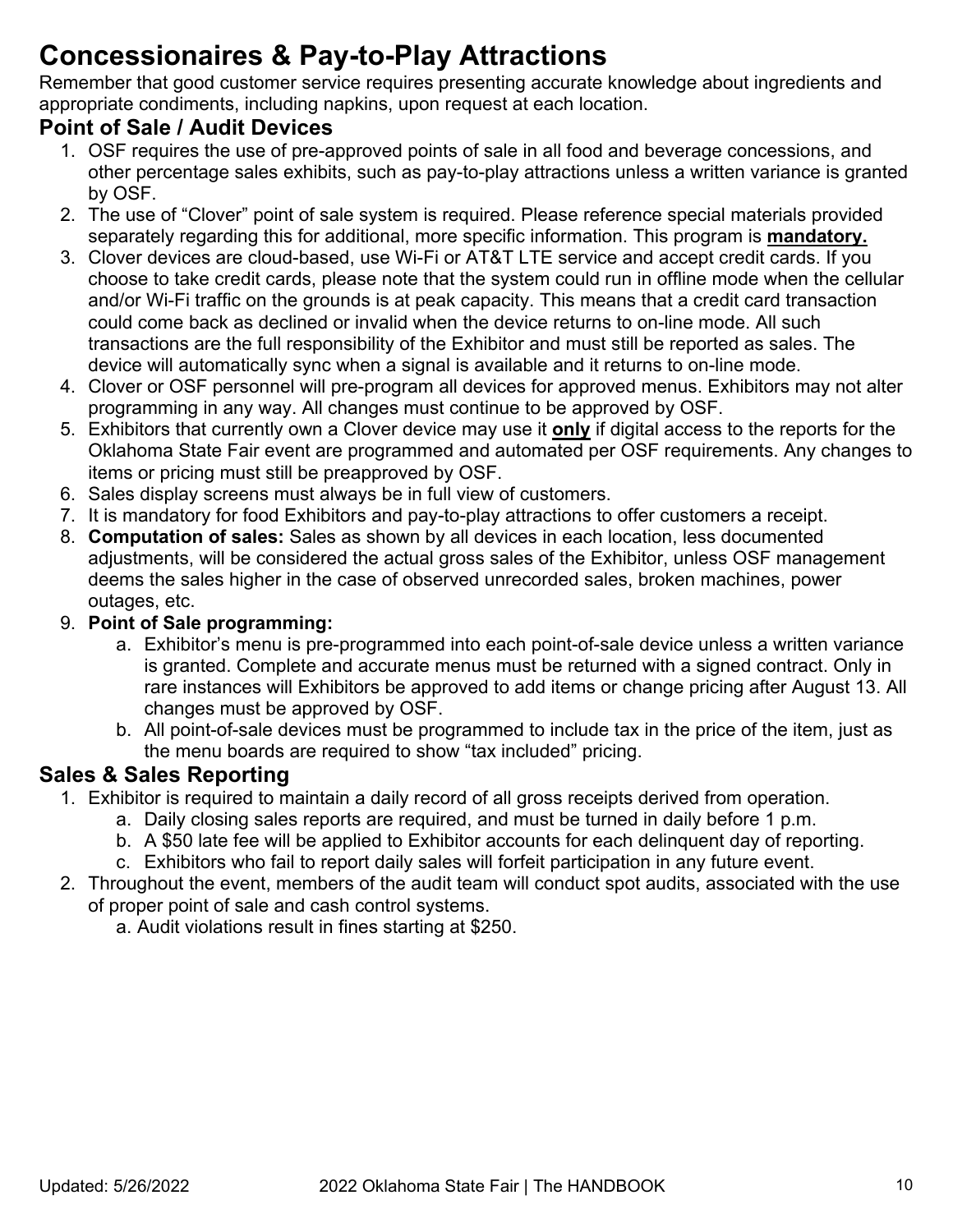#### **Standard Beverage Pricing – 2022 Oklahoma State Fair**

| 0.0110010 DOTO1090 F HOHIS<br>LVLL VIIIUIIVIIIU VIUIV I UI |              |                                                                     |  |  |
|------------------------------------------------------------|--------------|---------------------------------------------------------------------|--|--|
| <b>Size/Drink</b>                                          | <b>Price</b> | <b>2022 Souvenir Cups</b>                                           |  |  |
| Sodas, Lemonade & Iced Tea                                 |              | All concessionaires selling fountain                                |  |  |
| Medium Cup                                                 | \$5.00       | drinks MUST stock and use the<br>2022 Oklahoma State Fair           |  |  |
| Large 2022 Souvenir Cup.                                   | \$7.00       | Souvenir Cup Design<br>2022 souvenir cup. It is stackable           |  |  |
| Refills - 2022 Souvenir Cup ONLY                           | \$3.00       | <b>Coming Soon</b><br>and comes with a reusable lid. It             |  |  |
| <b>Bottled Drinks</b>                                      |              | can use a non-specialty straw.                                      |  |  |
| Gatorade - 20 oz.                                          | \$5.00       |                                                                     |  |  |
| Energy Drink - 16 oz.                                      | \$5.00       | It must be offered to customer with the lid and straw.              |  |  |
| Bottled Soda - 20 oz.                                      | \$5.00       | Refills in any other cup are prohibited, including the<br>$\bullet$ |  |  |
| Bottled Water - 20 oz.                                     | \$4.00       | previous year(s) souvenir cup.                                      |  |  |
| <b>Fresh Brewed Coffee</b>                                 |              | Official 2022 souvenir cup signage must be posted.<br>$\bullet$     |  |  |
| Small Cup - 16 oz.                                         | 3.00         | Refills are for soda, iced tea, or lemonade only.<br>$\bullet$      |  |  |
|                                                            |              | <b>PepsiCo Bottling Company will provide the cups/lids</b>          |  |  |

 *Must use the official Oklahoma State Fair cups, where applicable.*

#### **Non-Standard Beverage Items**

- 1. Pricing for non-standard beverages such as milk, juice, slushies, specialty lemonade and specialty coffees will be set individually by each concessionaire. Drink list and pricing should be submitted with food items for menu information on or before the required date. *Note: All menu items MUST be pre-approved by OSF.* For non-standard beverages, cups are the choice of the concessionaire.
- 2. Additionally, it is mandatory these items be served in the same style cup used for display.

### **Copyrights**

1. Exhibitor is responsible for securing the proper licensing, and paying any applicable fees, for any copyright protected music, artistic work or other property that is performed, displayed or otherwise exhibited.

### **Donations & Tip Jars**

- 1. While OSF highly discourages this practice, tip jars will only be tolerated for use by food Exhibitors providing service beyond the expected standard. Non-food Exhibitors are not allowed to solicit tips without prior approval from OSF. A request for approval may be submitted using the **VARIANCE FORM** available on our website.
- 2. Solicitation for donations by any Exhibitor requires written approval by OSF. If patrons express an interest in providing assistance through monetary donations, Exhibitors should be prepared to direct them to various other means of contact, such as: websites, promotional material listing physical address or self-addressed stamped envelopes.

### **Drawings & Giveaways**

Exhibitors planning to give away free merchandise or hold a drawing must request approval by completing the **DRAWINGS & GIVEAWAYS REQUEST FORM** available on our website. Exhibitors planning to give away free merchandise through a drawing must adhere to the following:

- 1. No automobile giveaways or displays without written approval from OSF.
- 2. Know and obey all city, county, federal and state laws.
- 3. Post the rules clearly, including the drawing date.
- 4. No requirement for purchase or any other obligation.
- 5. No raffles or selling "chances" for any product or dollar amount.
- 6. Provide OSF with a complete description of the product and rules of the drawing.
- 7. Provide OSF with the name, address and phone number of all winners.
- 8. Displayed prize in booth must be equal in value to the actual prize given.
- 9. Items with adhesive surfaces (i.e., stickers) and balloons are not allowed to be used for giveaways.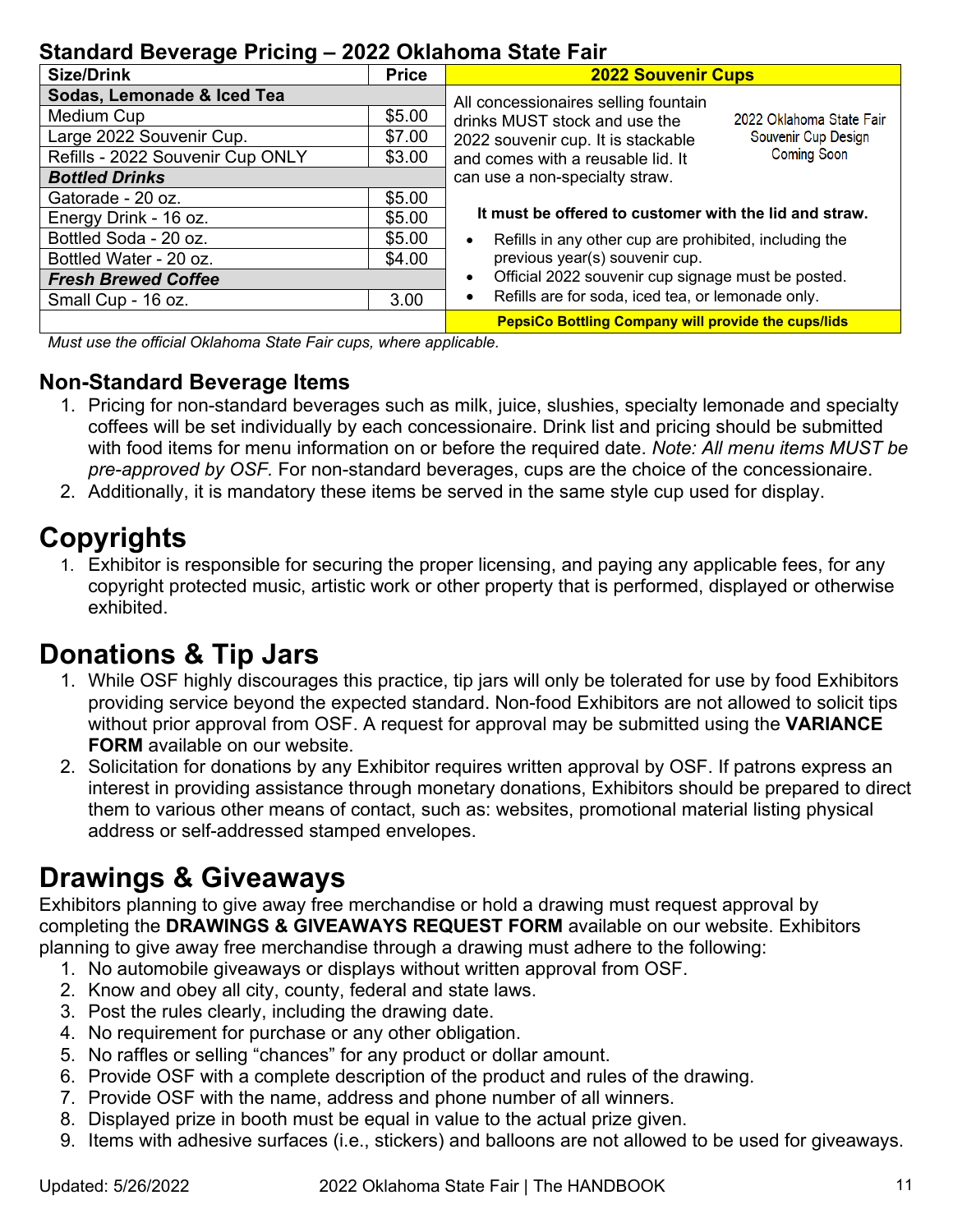### **Drones/Unmanned Aircraft**

1. Contracted Exhibitors, its agents, designees or guests may not fly drones, or other unmanned aircraft, over OSF, including parking lots, without the express, written consent of OSF.

### **Electricity**

- 1. Every Exhibitor will be provided a minimum 110/120-volt, 20-amp service with each contract. If additional power is needed, it must be ordered and paid for in advance. For orders placed after August 2, late fees apply, and OSF does not guarantee orders will be accommodated. *Note: restocking spaces are provided at no charge and do NOT include free electric service.*
- 2. The official OSF electrical contractor will ensure each Exhibitor receives the ordered service and the actual consumption of each Exhibitor will be closely monitored.
- 3. Rates are for the connection and consumption of electricity ONLY. Any additional labor or materials required for service or maintenance INSIDE the exhibit space is the Exhibitor's responsibility.
- 4. Every outdoor location is required to pay a City Electrical Inspection fee. The prior Fair's fee was \$35.
- 5. When possible, electrical outlets will be provided at the back center of each space. Electricity may not be located directly in your contracted space but in close proximity. Exhibitors are responsible for providing the appropriate cords and lengths of cords (up to a 30' run inside and 100' run outside) for proper and SAFE connection to the power supply. Outlets are not labeled, and Exhibitors are required to share the original outlets from the power distribution source. Uncertainties or disagreements about which outlets are to be used should be brought to the attention of OSF.
- 6. Exhibitors are NOT permitted to run cords across any aisle without the express, written consent of OSF.
- 7. If an Exhibitor is found to be misusing or tampering with electrical, or other utility connections, OSF will charge the Exhibitor for additional power used, damage to the equipment and/or a fine of \$500. If assistance is required after hook-up, simply notify the electrical contractor desk or contact the space sales office.
- 8. Temporary power distribution can be unpredictable. OSF will not be responsible for electrical service failure or damage to equipment due to power surges or other causes.
- 9. It is the Exhibitor's responsibility to be aware of actual power needs and order adequate power to supply those needs. Exhibitors are liable for any damages caused by excessive power consumption, subject to fines up to \$500, and any additional costs for associated repair or replacement of equipment.

*Note: Due to the increasingly high demand on power, 100 and 125-amp service is only available in certain areas. If Exhibitor power needs have changed from what was originally submitted, you MUST contact the space sales office PRIOR TO placing the power order and remitting payment to confirm that the required amperage is available at the assigned location.*

### **Exclusives**

- 1. OSF reserves the right to make any exclusive contract with sponsors, vendors and/or retail or wholesale purveyors on-site prior to, or after, the execution of any Exhibitor contract; see SUPPLIERS for additional information for concession purveyors.
- 2. OSF may be partnered with an official vehicle and official mattress sponsor. NO space may exhibit, display, use for advertising, drawings/giveaways, or any other purposes any motor vehicle or mattress without prior, **written** approval by OSF.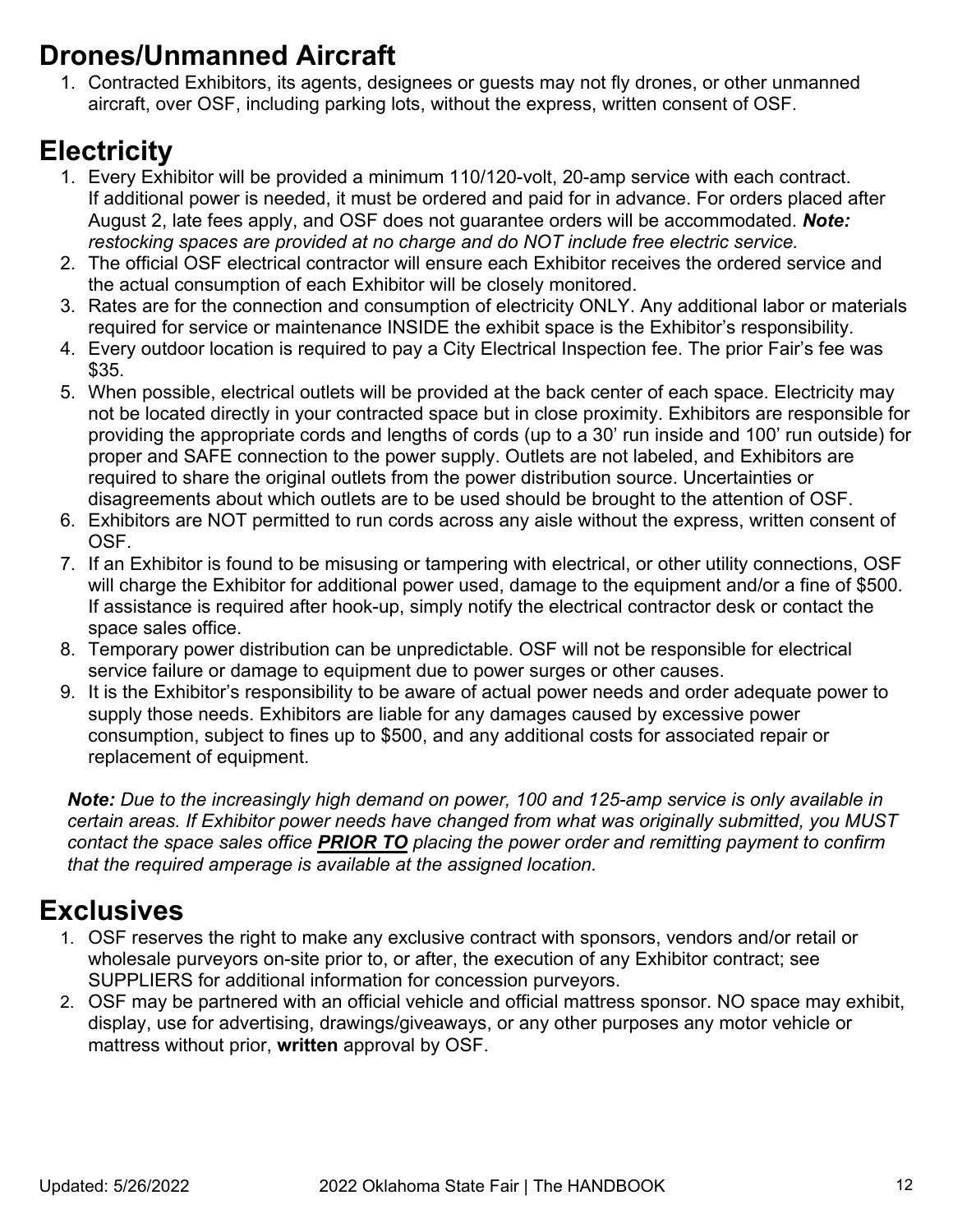### **Exhibitor Evaluations**

- 1. OSF reserves the right to determine Exhibitor eligibility status when extending "renewal invitations" for future participation.
- 2. Exhibitors will be presented with display/presentation evaluations after the event to reward, and remind, Exhibitors of the minimum presentation standards at this event. Exhibitors will receive a copy to use as a reference at other events if they choose. Suggestions and requirements may be noted on these evaluations and should be addressed/acted upon accordingly. These evaluations are used in the renewal invitation decision-making process and future placement.

### **Family Friendly Event**

1. No Exhibitor shall display, sell or wear anything that is indecent, obscene, lewd, or publicly offensive, as determined by OSF in its sole discretion.

### **Fees, Permits & Licenses**

- 1. City, county and State of Oklahoma entities are on grounds to ensure each Exhibitor adheres to the applicable laws. Exhibitor is responsible for obtaining all licenses/permits and paying any fees that apply. Most of the agencies involved have an office in the Safety Center, located in the west end of the Administration Building, and/or walk the grounds to contact every Exhibitor.
- 2. The fees are listed below; however, they are subject to change as city, county and state lawmaking officials deem necessary.

#### **Fees paid at Cashier's office or via Service Order Form**

- Plumbing / Water Fee: \$100
- Golf Cart Permit: \$100 (limited to those meeting OSF criteria only)
- Concessionaire Surcharge Fee: \$50
- State Workers' Compensation Insurance Premium<sup>2</sup>: \$175

#### **Fees paid to OKC County Health Department**

- Temporary Licenses: \$450 per stand or booth
- City of OKC Special Event License: \$30
- Visit [occhd.org/specialevents](https://protect-us.mimecast.com/s/VAzlBpiaXD8fN?domain=occhd.org) for the most updated price list.

#### **Fees paid to Fire Marshal's Office**

- City LP Gas Permit: \$25
- City Tent Inspection Fee: \$50. For tents larger than 225 sq. ft.

#### **Fees paid to Dane Electric.**

- City Electrical Inspection Fee: \$35
	- Outside connections ONLY.

*Note: Any rate increases are the responsibility of Exhibitor and must be paid prior to move-in.*

 1OSF will obtain licenses for approved vendors who are required to reimburse OSF. Licenses will be ready for pickup, and payment, at Cashier's Windows in the Exhibitor Lobby the day before Opening Day.

2OSF will obtain State Workers Compensation Insurance for approved vendors. Workers Compensation purchase application and payment must be on file before the deadline. Certificates will be in the Exhibitor packet.

### **Firearms (See also Weapons)**

1. **Per Oklahoma State Statute Title 21, Section 1290.22 (D) 3,** carrying a concealed or unconcealed firearm is prohibited at the OKC Fairgrounds during the Oklahoma State Fair. This restriction extends to any person regardless of their professional licensing, occupation or jurisdiction.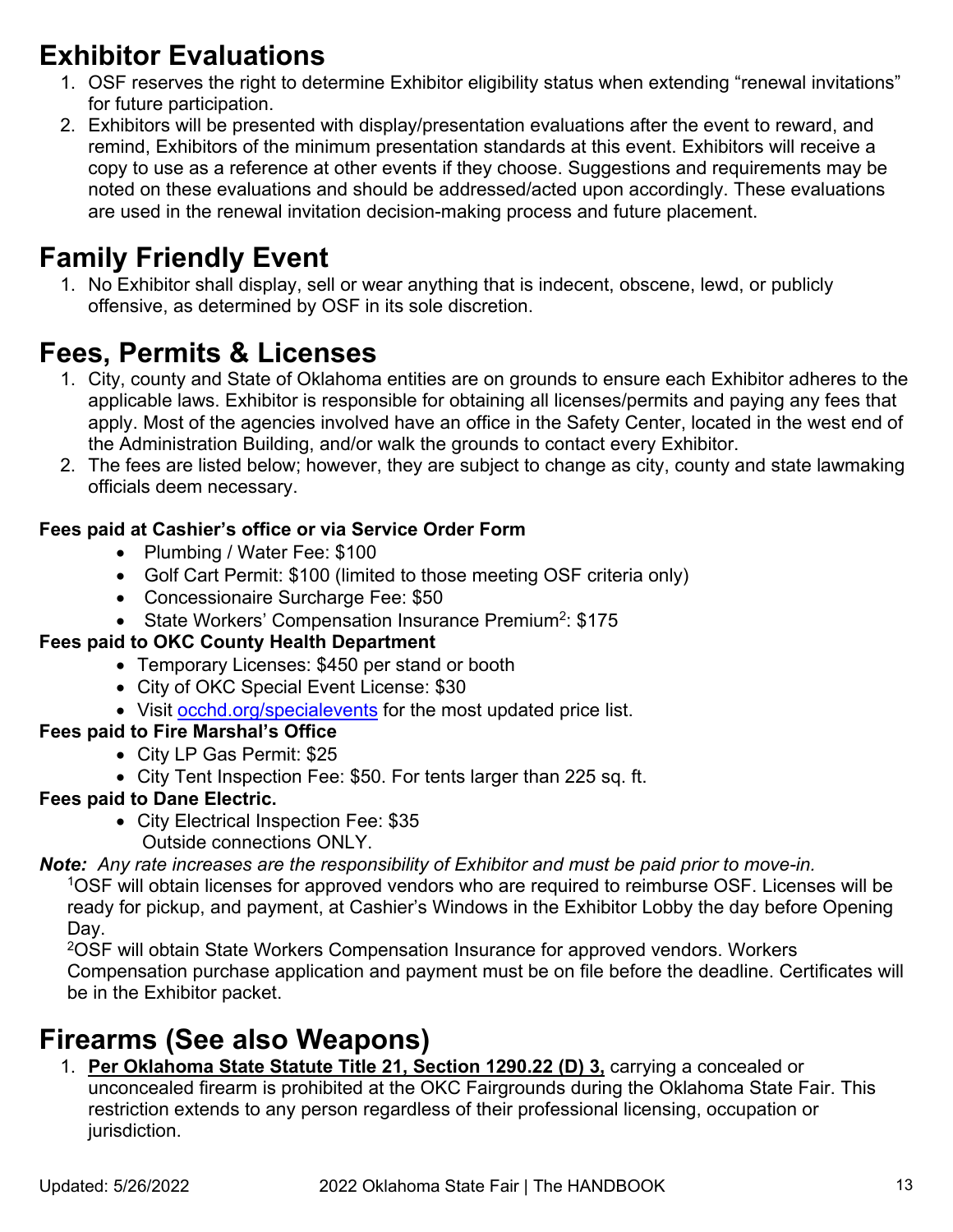### **Fire Marshal Rules & Regulations**

**The Fire Marshal is on-site and strictly enforces compliance.** The International Fire Code 2003, as amended and adopted by the City of Oklahoma City, requires all commercial food service establishments with cooking appliances to provide a kitchen hood that complies with the requirements of the International Mechanical Code 2003 for collecting and removing grease vapors and smoke. Further, any Exhibitor in a building with an enclosed commercial kitchen exhaust hood and duct system is required to have an automatic fire-extinguishing system installed in accordance with this code:

**601.1 Scope:** The provisions of this chapter shall apply to the installation, operation and maintenance of fuel-fired appliances and heating systems, emergency and standby power systems, electrical systems, elevator recall, stationary lead-acid battery systems, and commercial kitchen hoods.

**602.1 Commercial Cooking Appliances:** Appliances used in commercial food service establishment for steam, fumes, smoke or odors are required to be removed through a local exhaust ventilation system. Such appliances include deep fat fryers, upright broilers, griddles, broilers, char broilers, ovens,

barbecues, rotisseries and similar appliances. **For the purpose of this definition, a food service establishment shall include any BUILDING, or a portion thereof, used for the preparation and serving of food.**

All Class K fire extinguishers, BC fire extinguishers and automatic fire-extinguishing systems need to be inspected on an annual basis. Extinguisher training is offered in conjunction with food handler classes that Exhibitors are encouraged to participate in.

#### **SPECIAL FIRE MARSHAL COOKING REGULATIONS**

- 1. Cooking in tents or other membrane structures will be allowed under the authority of Section 104.9 (Alternative Materials and Methods) of the International Fire Code – 2003 as adopted by the City of Oklahoma City, the Authority having jurisdiction provided the following conditions are met:
	- a. Minimum separation between cooking equipment and fuel sources will be ten (10) feet.
	- b. Minimum distance between any tents/membrane structures and other tents/membrane structures or other structures will be ten (10) feet.
	- c. BC fire extinguisher(s) will be provided in all tents/membrane structures and personnel trained in the use of extinguishers present at all times. Cooking equipment involving vegetable or animal oils and fats shall be protected by a Class K rated portable extinguisher.
	- d. Cooking equipment shall be placed no less than ten (10) feet from exits/means of egress in any tent/membrane structure.
	- e. Cooking equipment shall be placed a minimum of three (3) feet from any portion of the tent/membrane structure OR a fire-resistant barrier approved by the Fire Marshal shall be installed between cooking equipment and tent/membrane structure.

#### **General Fire Marshal Rules & Regulations**

- 1. No display or exhibit shall interfere with or block any exit light, exit or exit-access. All exits shall always be unlocked to permit egress.
- 2. Access to fire extinguishers or fire-fighting equipment shall be kept clear at all times.
- 3. Combustible material, not on display, shall be limited to a one-day supply.
- 4. Exhibit booths, curtains, drapes or decorative material shall be constructed of limited combustible material or treated with a flame retardant. Flame retardant-treated materials shall be documented and verified by the fire marshal's office.
- 5. Open flame devices are prohibited (i.e.: candles and sternos). Vegetative materials for decoration are also prohibited (i.e.: branches, straw and hay) unless flame retardant material is applied. Flame retardant-treated materials shall be documented and will be verified by the fire marshal's office.
- 6. Natural, cut trees shall be prohibited inside any building where the public is admitted or invited. Live trees with a root system (i.e.: balled, planted or potted) are permitted, provided a distance of 3' is maintained from limb to limb. Vegetative material shall not interfere with means of egress and exits.
- 7. Gas-fired or food-warming devices shall be approved by the fire marshal's office.
- 8. Exhibitor needs to obtain a permit if they will be using flammable compressed gas. A one-time permit is \$25, and an annual permit is \$100.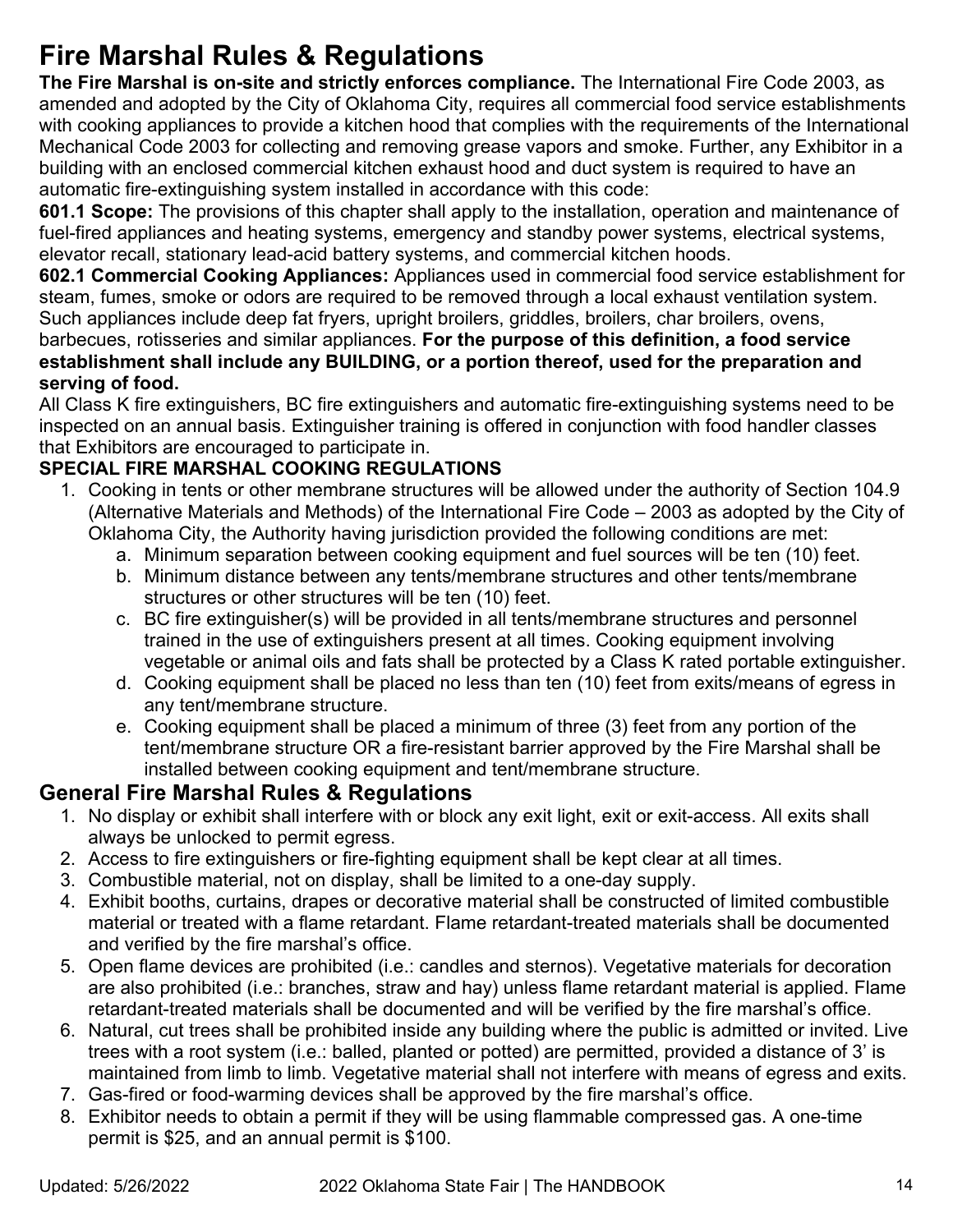- 9. Any cooking facility shall have at least one (1) 20 BC fire extinguisher and one (1) K class if cooking with animal and/or vegetable fat.
- 10. All exhibit space under a tent must have a 2A10BC fire extinguisher and "No Smoking" signs posted.
- 11. Tents exceeding 225 sq. ft. will incur a \$50 inspection fee by the fire marshal.
- 12. Tents must be flame retardant with documented proof of such. Indoor "EZ Pop Up" tents must be treated with flame retardant liquid, with the dated receipt of purchase as proof of application.
- 13. Plastic/vinyl tents are not allowed.
- 14. No sawdust, shavings or hay is allowed under tent or in buildings.
- 15. Loose chairs in assembly style must be hooked together if under a tent.
- 16. Smoking is prohibited where ordered by the fire marshal's office, i.e.: under any tent and in all buildings.
- 17. Vehicles shall not be fueled inside any building or started during event hours.
- 18. Fuel tank openings shall be locked or sealed to prevent vapor release or tampering.
- 19. At least one (1) battery cable shall be removed from each set of batteries during the exhibit and shall not be limited to vehicles, RVs, boats, etc.
- 20. Portable generators in any building are prohibited unless approved by both the OSF and fire marshal's office.
- 21. Use of hay/straw in any indoor or outdoor display is prohibited due to its combustibility. Fake/costume hay bales maybe used as a supplement because they are flame retardant.
- 22. Fire lanes shall be clear at all times. Fire hydrants and fire protection system connections shall have clear access with no obstructions.
- 23. Portable storage buildings on display inside buildings shall comply with International Fire Code 2003 Section 903.3.3: automatic sprinklers shall be installed with due regard to obstructions that will delay activation or obstruct the water distribution patterns. Automatic sprinklers shall be installed in or under kiosks, display booths, concession stands or equipment that exceeds 4' in width.
- 24. Effective March 1, 2009, a variance may be allowed to the code requirements specified above in places of public assembly where no other hazards exist AND all the following requirements are met:
	- a. When the structure has a fully operational sprinkler system **AND** the system has a current green tag issued by a licensed sprinkler contractor.
	- b. When the obstruction is temporary in nature and area of obstruction is equal to **1,000 square feet or less**. For this application, temporary will be defined as any obstruction in a sprinkled building for 30 days or less. This variance, when allowed, shall apply to this referenced code section. All other provisions of the fire code, city ordinances and rulings of the fire marshal's office remain applicable. Current requirements for OKC Fairgrounds arena and barn areas shall remain in effect.
- 25. Vehicles, boats, trailers and similar exhibited products having over 100 square feet of roofed area shall be equipped with smoke detectors.

### **FOOD COMPETITION**

Mark your calendars, **Great TASTE of a Fair** will be Wednesday, September 14! Updates will be sent via email to all food concessionaires.

### **FORCE MAJEURE - COVID-19**

Updated: 5/26/2022 2022 Oklahoma State Fair | The HANDBOOK 15 Neither party shall be liable to the other, nor be deemed to have defaulted under or breached the Licensee's Contract, for any actual delay or failure in performance caused solely by any act of God, fire, flood, severe weather, earthquake, strike, or other labor problem not caused by the employees of either party, terrorism, war, governmental actions, embargoes, blockades, civil disturbances (whether war is declared or not), pandemics, epidemics, quarantines or other health crises, national or regional emergency, and shortages of labor, power, transportation or materials as a result of any of the foregoing (collectively, "Force Majeure"). Unless otherwise expressly provided to the contrary, delay or nonperformance due to Force Majeure shall be excused. Force Majeure does not include financial distress of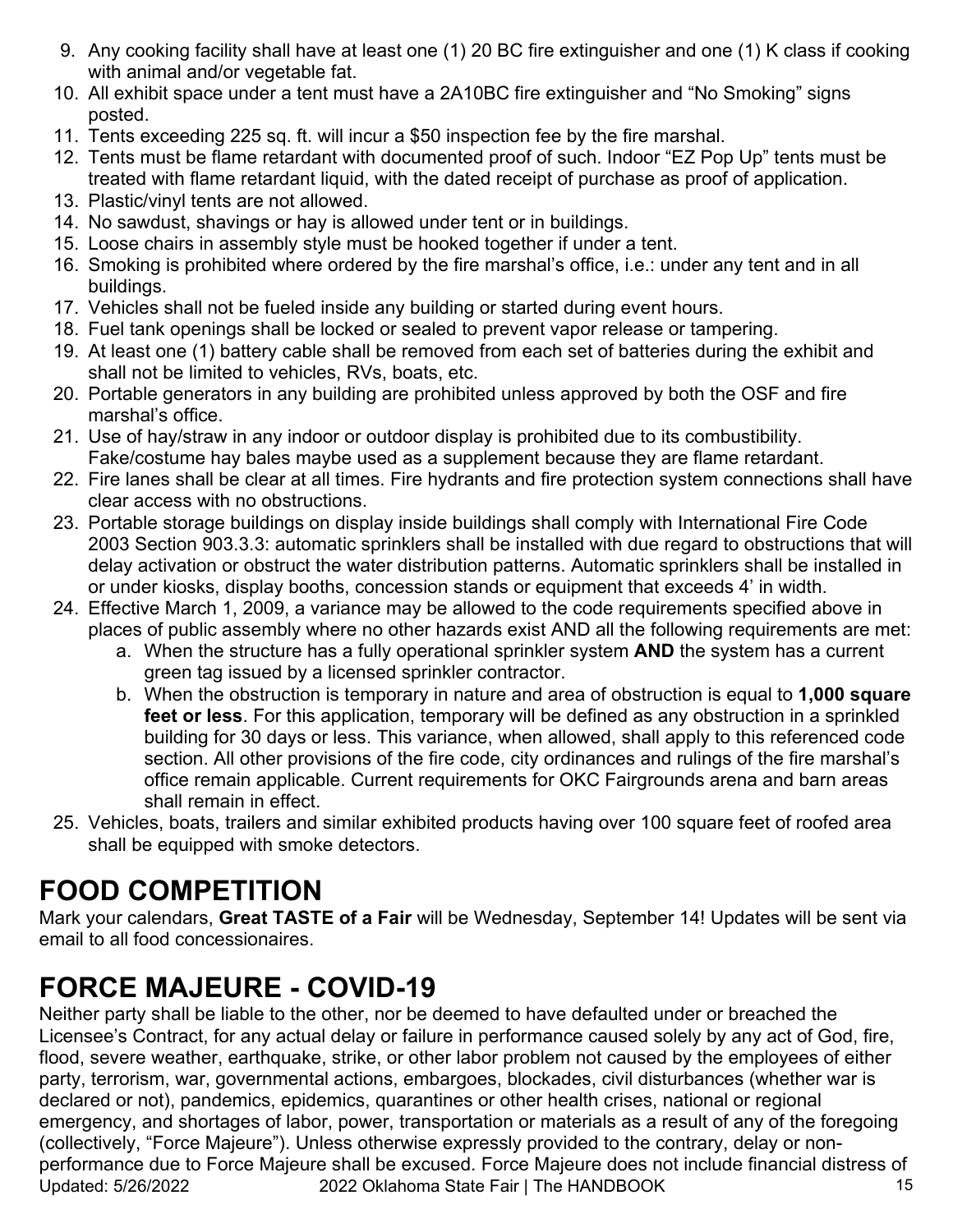either party and this provision shall not excuse non-payment or late payment by either party. Notwithstanding anything in the Licensee's Contract including this Event Handbook to the contrary, neither party shall be deemed in breach of the Licensee's Contract due to an inability to perform a nonmonetary obligation under this Agreement as a result of government orders, legal requirements, events, or incidents arising as a result of the Coronavirus pandemic (COVID-19). The parties each acknowledge that COVID-19 presents unique issues and novel safety concerns worldwide and for the local community and that, as a result, the parties must be flexible in their response, availability, and utilization of resources. COVID-19 has created and may result in further extraordinary unanticipated governmental orders and regulations, financial complications, restrictions on travel and congregation, quarantines, selfquarantines, or other extraordinary or special measures. In the event of a Force Majeure event affecting any part of OKC Fairgrounds, not just the facilities/area licensed to the Licensee, OSF has the right to relocate the Licensee to another building or space at OKC Fairgrounds or cancel the Licensee's Facility Rental Contract.

### **Hospitality Lounges / Break Place**

OSF provides two Exhibitor Break Place rooms where Exhibitors can take a break away from the crowds. The rooms are stocked with snacks and beverages. Break Place rooms are marked with BP on the Map in your packet.

- 1. Lounge Hours 9/15 thru 9/24 10 a.m. -7 p.m.
- 2. Exhibitors need to sign in providing the booth number and vendor name.
- 3. Only Exhibitors are allowed. Non-working family members and children are not permitted.

### **Hours of Operation**

#### **Exhibitor Lobby Help Desk**

**Move-In: 9/7-9/14 Move-In: Starting 9/7-9/14.** Monday – Friday: 8 a.m. to 5 p.m. Saturday – Sunday: 8 a.m. to 4 p.m. **Fair Hours: Move-In: 9/14 Daily: 8 a.m. to 10 p.m.** Wednesday: 8 a.m. – 9 p.m. **Fair Hours:** Daily: 8 a.m. to 8 p.m. Closing Night: 8 a.m. to 10 p.m.

#### **Outside gates**

Open to general public at 10 a.m. Exhibitors may be directed to specific gates for admission prior to public opening.

#### **Carnival**

Monday – Friday: Opens at 1 p.m. Saturday – Sunday: Opens at 11 a.m. *\*Closing times are at the discretion of management.*

#### **Buildings Outside Vendors**

Sunday – Thursday: 10 a.m. to 9 p.m. Sunday – Thursday: 10 a.m. to 9:30 p.m. Friday – Saturday: 10 a.m. to 10 p.m.  $\qquad \qquad$  Friday – Saturday: 10 a.m. to 10:30 p.m.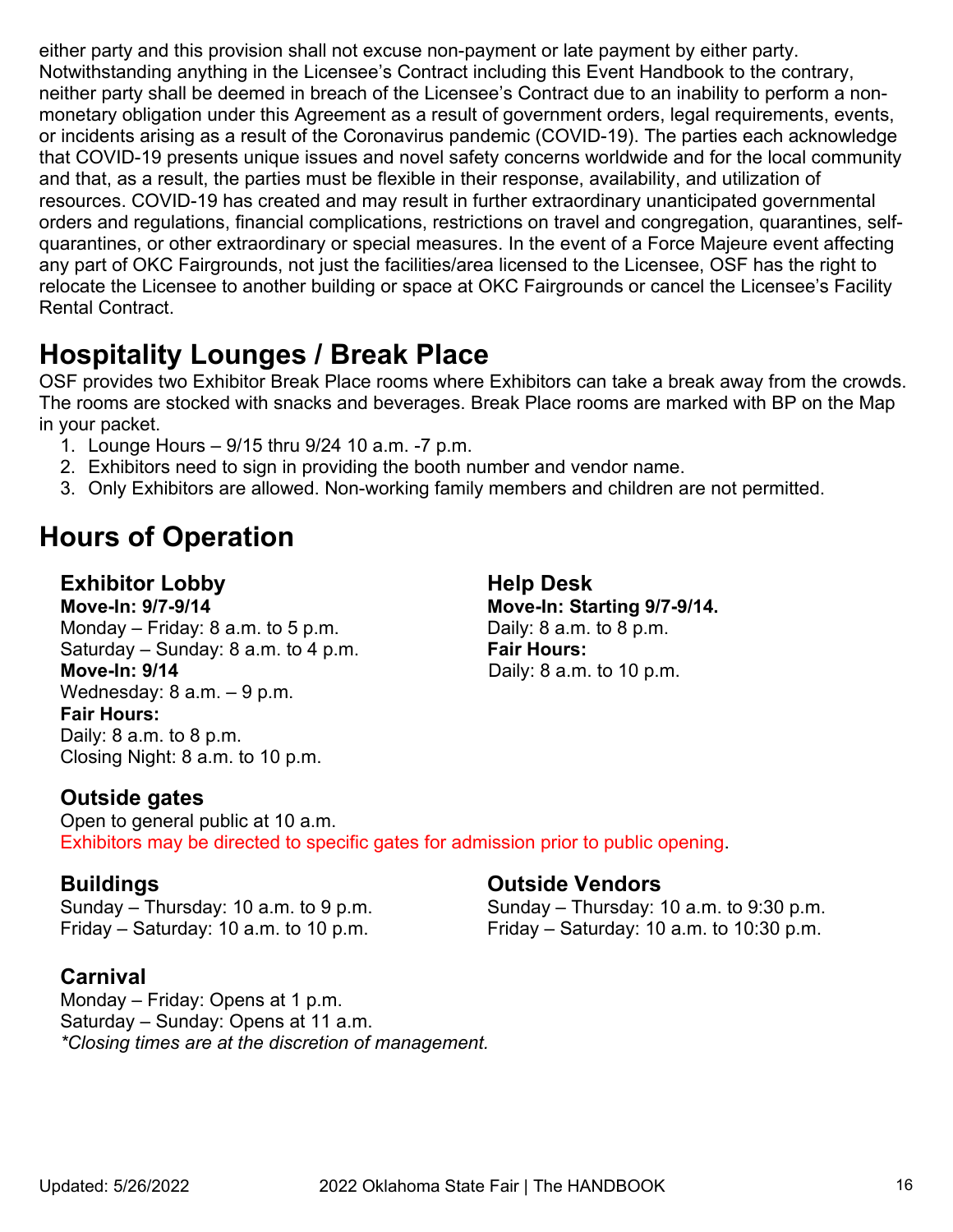### **Insurance**

Contracts may be void and, if applicable, move-in will be halted, if insurance documents are not properly filed by the required deadline on the "Dates to Remember."

#### **General Liability Insurance**

- 1. The insured name on the certificate of insurance must match the Exhibitor's contracted name.
- 2. Exhibitor shall procure and maintain in full force during the event, at the Exhibitor's expense, a commercial general liability insurance policy covering claims, demands or actions arising out of or in connection with the Exhibitor's use or occupancy of the licensed space or arising out of the condition of the licensed space, the limits of such policy or policies to be in an amount not less than \$1 million per occurrence and shall include products liability coverage.
- 3. Additional insured must be listed as:
	- a. Oklahoma State Fair, Inc.
		- b. City of Oklahoma City
		- c. Oklahoma City Public Property Authority
- 4. Coverage must be in effect for the MONTH OF SEPTEMBER. It is required that insurance be with a company having an AM best rating of A- or better.
- 5. Exhibitor shall provide satisfactory certificates of insurance by the required deadline.
- 6. Policy 'renewals' or 'declarations' may not be substituted for certificates of insurance.
- 7. If the Exhibitor is pre-qualified to sell alcohol, proof of liquor liability coverage with \$1 million per occurrence limits must be provided to receive final approval from OSF.
- 8. Insurance carriers must provide OSF with a minimum of 30 days written notice of any policy cancellation or material change in policy terms. If policy is cancelled after OSF has received a certificate of insurance, the Exhibitor's space(s) may be released immediately without refunds of money on file. Exhibitor may not be invited to future events.
- 9. OSF has a strict no tolerance policy on falsified or altered certificates of insurance. If Exhibitor submits a falsified or altered certificate of insurance, the Exhibitor's space(s) may be released immediately without refunds of money on file. Exhibitor may not be invited to future events.
- 10. Exhibitor's insurance provider will most likely be able to assist in providing general liability insurance. If another insurance provider is needed, the following company has access to insurance carriers with an AM Best rating of A- or better and may also be able to assist in obtaining general liability insurance: **K & K Insurance Group, Inc., at 1-800-328-2317.**

#### **Workers' Compensation Insurance**

Title 85 of the Oklahoma Workers' Compensation Statute requires employers to obtain workers' compensation coverage if they hire one (1) or more employees who are not also owners, partners or corporate officers owning more than 10% stock in the corporation.

- 1. Every Exhibitor must comply with Oklahoma Labor Laws by having valid workers' compensation insurance coverage for all employees engaged in concessions and exhibit operations. Coverage must be in effect for the MONTH OF SEPTEMBER.
- 2. If the Exhibitor needs to purchase workers' compensation coverage, CompSource Oklahoma will process applications for coverage under our master policy agreement. Complete the **WORKERS' COMPENSATION PURCHASE APPLICATION FORM** on the website and send a check/money order, payable to Oklahoma State Fair, Inc., for the \$175 premium fee. OSF will obtain the necessary documents for the Exhibitor subject to the terms outlined by CompSource Oklahoma. *Note: Any changes in premium rates are the Exhibitor's responsibility and will be due prior to move-in.*
- 3. If the Exhibitor owns a current policy, OSF requires a certificate of insurance naming Oklahoma State Fair, Inc., as a certificate holder. Exhibitor name must be listed as it appears on the contract.
- 4. If there are no more than five (5) employees who are all related (by blood or marriage), complete and submit the **FAMILY OF FIVE OR FEWER WORKERS' COMPENSATION EXEMPT STATEMENT** with the signed contract.
- 5. Exhibitor shall provide proof of coverage or the **FAMILY OF FIVE OR FEWER FORM** with the associated fee no later than the required deadline.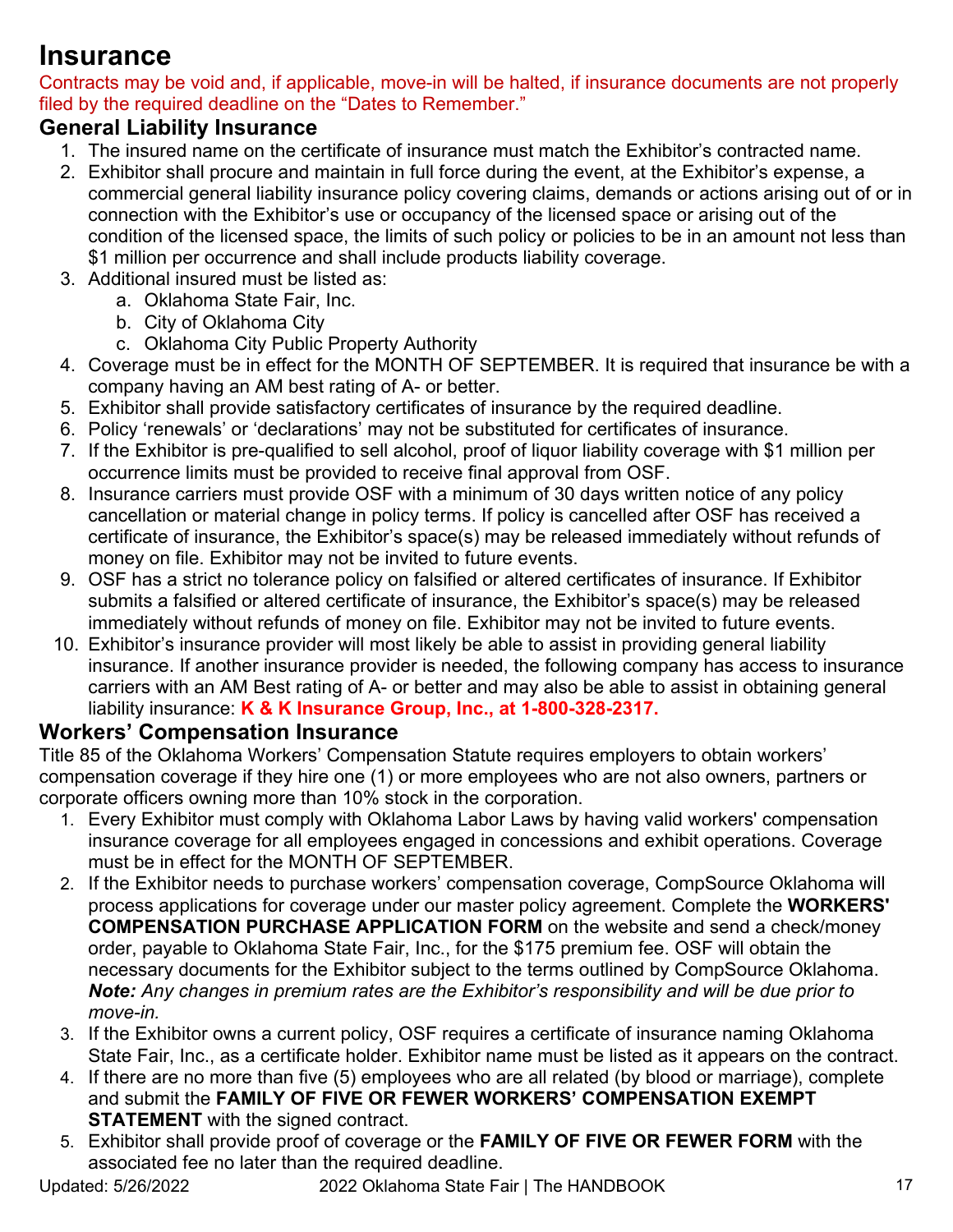### **Internet / Wi-Fi / Connectivity**

- 1. For an additional fee, wired Internet access is available to Exhibitors in all buildings. Cost for wired internet is \$450, and after the order deadline a \$50 late charge will be assessed. Orders placed after September 1 are subject to availability.
- 2. Wi-Fi is fast and FREE. Just access State Fair Free network.
- 3. Credit card or other devices may not work reliably or at all if they use 3G (or older) technology or are unable to navigate a Wi-Fi "captive portal" which is the source of free Wi-Fi at OKC Fairgrounds.

### **Liability & Responsibility**

- 1. Each Exhibitor is an independent contractor and shall exercise control of its operation, including the activities of its employees, agents, subcontractors and guests, at all times. OSF liability is limited to the performance and fulfillment of its specific obligations set forth in the contract with the Exhibitor. Exhibitor assumes full responsibility for and agrees to indemnify, hold harmless and defend OSF, its present or future officers or directors, employees and agents, the City of Oklahoma City and Oklahoma City Public Property Authority, from such civil penalties, crimes and causes of actions (including cost for defense, settlement and attorney fees) as may be brought on account of death or bodily injury to any person; destruction, damage, loss or theft of any property; any violation of any law; or any other claim, cause of action, damage or expense, which result from or arise out of any act or failure to act on the part of Exhibitor or any of its employees, agents, contractors or guests or the breach of any warranty, representation or covenant contained in Exhibitor contract or rules.
- 2. Further, the Exhibitor understands and agrees that OSF does not assume responsibility for and shall not be held liable for the results of any accident, damage, theft or any other loss to any person, property or business of the Exhibitor while at OKC Fairgrounds, whether such accident, damage, theft or any other loss occurs during the time of preparation, the period of occupancy or the time of removal there from. Without limiting the generality of the foregoing, OSF and its agents shall not be liable for any business interruption, lost profits, any personal property of the Exhibitor or any claim made against the Exhibitor by any patron of the event. To the fullest extent permitted by law, the Exhibitor hereby waives any claim against OSF and its agents and releases them from any claims.

# **Mail & Shipping**

### **Address small packages to:**

Contracted Booth Name ATTN: Contact Name and Phone Number Booth Number 3001 General Pershing Blvd. Oklahoma City, Oklahoma 73107

#### **Product/Letters/Packages**

- 1. Once move-in begins, the United Parcel Service (UPS) and Federal Express are permitted to deliver goods directly to Exhibitors. Ensure contracted building name, booth name and booth number are included on the mailing label and the Exhibitor is available to accept all shipments or shipments will be returned. Vehicles marked with the appropriate Exhibitor parking can make deliveries during restocking hours.
- 2. In the event an Exhibitor receives large packages and/or pallets and they are not available to accept the package for a fee starting at \$100.
- 3. In the receipt, handling, care or custody of property of any kind, shipped or otherwise delivered to OSF facilities, either before, during or after the use of OSF facilities by the Exhibitor, OSF shall not be liable for any loss, damage or injury to such property.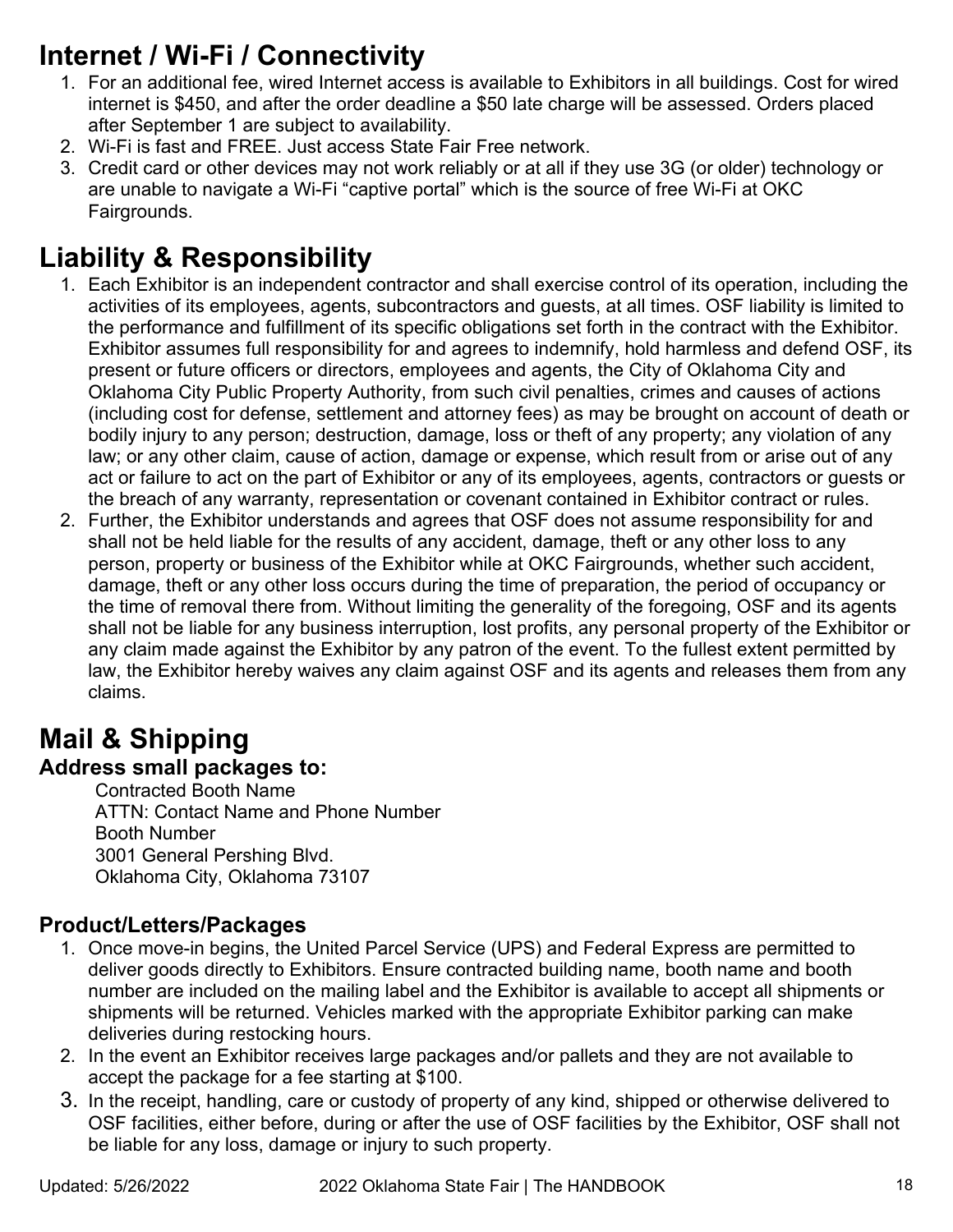#### **Incoming Letters & Small Packages**

- 1. Incoming mail, meeting above criteria, can be picked up at the Vendor Help Desk in the Safety Center. Exhibitors must sign for your mail.
- 2. If an out-of-country shipment is expected, it is the Exhibitor's responsibility to secure an agent/broker for this service.
- 3. In the event OSF agrees to accept materials for the Exhibitor, it must be arranged in advance and will be subject to labor, equipment and potential storage fees.

#### **Outgoing Mail**

1. Outgoing letters ONLY (no packages) may be left at the Vendor Help Desk in the Safety Center.

#### **After the Event**

- 1. Incoming letters after the event will not be held, and OSF will not forward mail.
- 2. Please ensure the billing address you provide companies for shipments (DHL, FedEx, etc.) or other services is **your company's address** and NOT OSF.

### **Move-In & Move-Out Guidelines**

#### **Move-In Hours**

Gates accessible for move-in operations are **5, 6, 9 and 10 ONLY**. Space is accessible for move-in between 8 a.m. and 10 p.m. After 10 p.m., access to OKC Fairgrounds and exhibit space is restricted. Late hour set-up may be granted on Wednesday, September 14.

- 1. Outside locations may begin move-in on Wednesday, September 7 at 8 a.m.
- 2. Inside locations, unless otherwise noted, may begin move-in on Saturday, September 10 at 8 a.m. The buildings will lock at 8 p.m. daily; however, work may continue until 10 p.m. Access after 8 p.m. can be granted by a building host at the one (1) specified door. ALL OTHER DOORS SHALL REMAIN CLOSED and LOCKED.
- 3. Without prior permission, no exhibit, trailer or concession may be placed on its assigned space or anywhere on OKC Fairgrounds property until the above specified date and after checking-in with the space sales office. Unauthorized equipment/trailers found on grounds prior to official move-in dates may be towed or impounded.

#### **Early Move-In**

1. Should any Exhibitor require early move-in or equipment drop-off prior to the specified date, a request for approval may be submitted for review with the **VARIANCE FORM** available on our website. Specific instructions will be given at that time.

#### **Checkpoints During Move-In**

- 1. Gates are secured for move-in. Without a special permit or identification, vehicles must STOP for gate attendants, and only those vehicles with equipment to be unloaded for a valid space will be granted entry. All other vehicles will be required to park outside the gates and walk to exhibit space.
- 2. For added convenience, each contracted exhibit/concession location will be issued two (2) move-in permits for easier gate access. Permit holders need only slow down enough for the gate attendant to quickly identify authorized Exhibitors. Anyone seeking employment or access to the grounds without a move-in permit or without equipment to be unloaded MUST park and walk in.

#### **Move-In Procedures**

- 1. Upon arrival and before beginning to move-in, EVERY Exhibitor MUST **FIRST** check in with the Help Desk in the west end of the Administration Building (also known as the Safety Center). Shortterm parking for move-in only (limited to 15 minutes) is available along the curb beyond the fire lanes in front of the Safety Center, and in parking lots located just south and east of the Administration Building inside Gate 3. Another option is to park outside Gate 2 and walk down the sidewalk to the Safety Center entrance. After checking in, Exhibitors can enter any of the abovementioned gates for access to their space(s).
- 2. Exhibitors may NOT move-in before claiming their move-in/welcome packet, which includes all credentials and special passes for gate entry. Auditors and building hosts will make the rounds to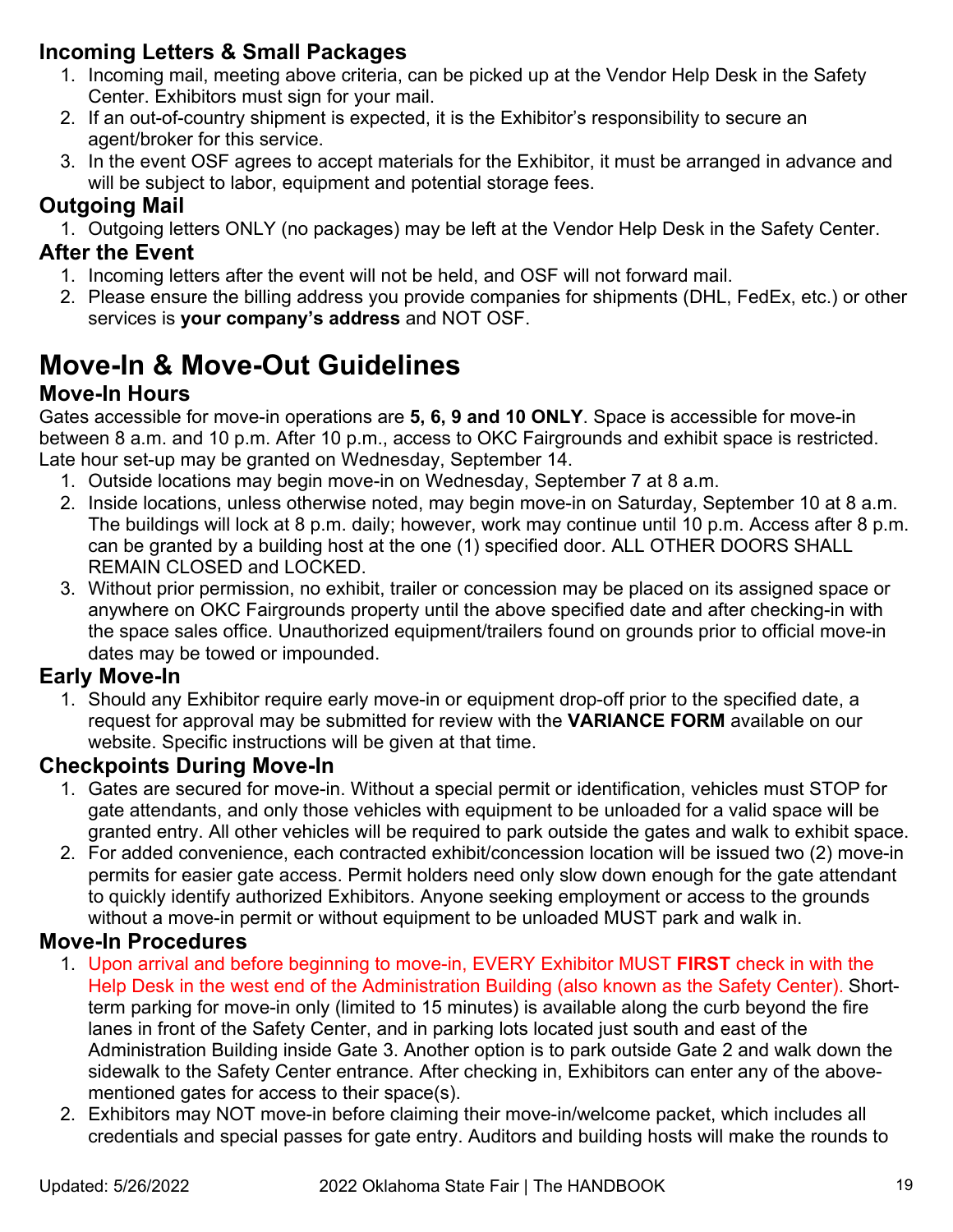ensure all Exhibitors have picked up their welcome packets. Any Exhibitor found occupying booth space without their move-in/welcome packet may forfeit the opportunity for participation.

- 3. Only those Exhibitors who have completed all requirements will be allowed to claim their movein/welcome packet and proceed with move-in operations. Requirements include but are not limited to: full booth payment, payments for any add-on services, menu forms, and proof of General Liability and Workers' Compensation insurance coverages.
- 4. Vendors moving in without these items may incur a monetary penalty including a \$100 fee per day for lack of current, proper insurance on file and/or be asked to vacate the property.
- 5. Late arrivals will not be permitted to move-in unless approved by OSF.

#### **Move-In Reminders**

- 1. NO DRIVE-IN ACCESS TO BUILDINGS AFTER SEPTEMBER 13. Absolutely no vehicle access is allowed in any building Tuesday and Wednesday, so please plan arrival and setup accordingly. On Tuesday and Wednesday, overhead doors may remain open (if not located behind exhibit space that has been sold), but they will only be accessible for walk-in traffic where vehicles may temporarily park to be unloaded.
- 2. **Safety Measures:** Fire lanes and pedestrian right-of-way must always remain unobstructed and accessible. Under no circumstances should streets be completely blocked. Aisles inside the buildings need to be as clear as possible. Please be considerate of others by not blocking roll-up doors and aisles for longer than necessary. Any equipment or vehicles blocking fire lanes or aisles are subject to towing at owner's expense.
- 3. Exhibitors assigned to spaces in front of roll-up doors, may NOT begin set-up until Tuesday, September 13 when the overhead doors will be closed.
- 4. In certain areas of some buildings, overhead doors located behind sold exhibit space will be closed and locked all day starting Tuesday, September 13 to allow the Exhibitors assigned to that space to set-up.
- 5. The Bennett Event Center has its own procedures, see the **FORMS** section on our website.
- 6. **Parking in Loading Zones:** Under no circumstances may trailers be unhitched from their tow vehicles or wheel locks EVER be used. Be courteous to fellow Exhibitors. Be quick and move vehicles/trailers as soon as they are emptied. Vehicles may not be left unattended, and set-up may not begin until vehicles/trailers are completely unloaded and moved out of loading areas. Exhibitors caught in these acts are subject to fines and any expense associated with towing or removal. Building hosts may monitor unloading times and will impose limits, if necessary.
- 7. Other undesignated loading areas, such as those located at curbs and in closest proximity to buildings, are reserved for vehicles/trailers actively being unloaded. General parking for all other vehicles should occur in parking lots outside the designated event perimeter.
- 8. Take care if it is necessary to drive over curbs, medians, grass or sidewalks. Exhibitors causing damage while doing so will be fined.
- 9. Each space is clearly marked with tape, paint, chalk or stakes. It is the responsibility of each Exhibitor to ensure the space is marked accurately, based on contracted booth dimensions, before setting up. When in doubt, ask. If display is set-up in the wrong space, it will have to be moved.
- 10. Exhibitors who received notices on the display evaluation, regarding missing display requirements, (i.e., flooring, semi-permanent background, etc.) will be checked during move-in to ensure these requirements are met to be permitted to open.
- 11. Floor tape, used inside buildings to outline/mark booth spaces, should be removed once booths are set-up and operational. Please help ensure an attractive building presentation.
- 12. OSF will fill perceived open spaces or spaces unoccupied due to no shows. Exhibitors may not occupy space not identified in their contract.
- 13. Restocking rules apply on Opening Day, and vehicles must be off premises by 9:30 a.m.

#### **Move-Out Hours**

Beginning at approximately 11 p.m., **Gates 3, 9 and 10** will be open to vehicles. No vehicles should be in the carnival area for any reason until the Ferris Wheel lights go dark, which will be midnight or later. Once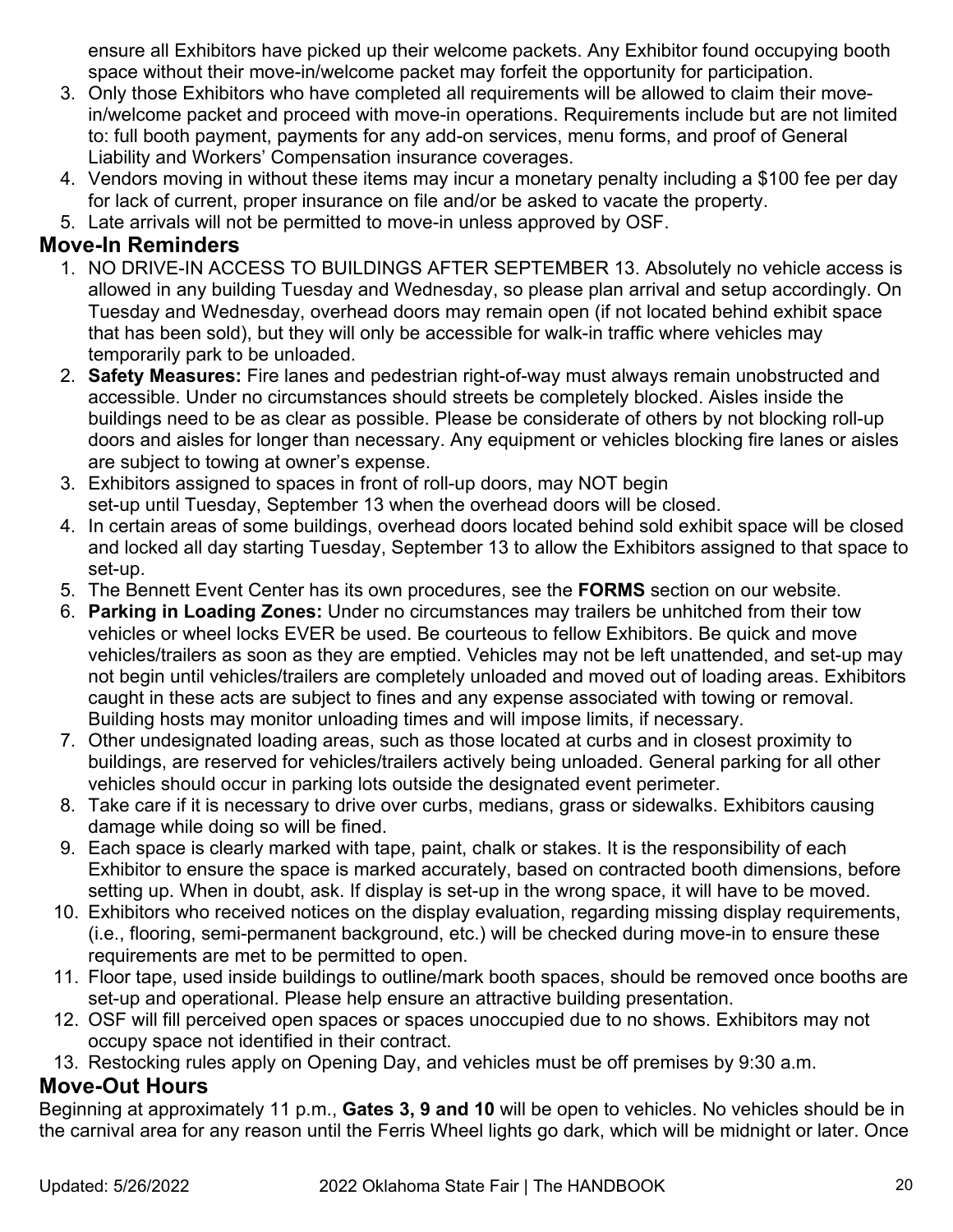the carnival closes **Gates 5 & 6** will be opened to limited traffic. Due to carnival congestion, we prefer other gates be used if at all possible. There is no driving into the building Sunday night.

### **OKC Fairgrounds**

- 1. No exhibit may be placed or operated anywhere at OKC Fairgrounds without written authorization, in the form of a contract, from OSF.
- 2. Exhibitors are **NOT** permitted to alter the permanent space occupied (i.e.: tree limbs may not be cut; vents, fire hoses/extinguishers or service alleys may not be blocked). Spaces may be drawn with service alleys between Exhibitors or space behind the exhibit and in front of the wall or other structures when possible. These areas are **NOT** for Exhibitor use. OSF management will confiscate any items found stored in these areas. Only propane, electrical and water will be allowed in these areas. If there is no path to the utilities, they cannot be serviced.
- 3. Nothing should be attached to, or suspended from, any portion of the buildings or other permanent or temporary structures of the event without written permission from OSF management. Exhibitors may not adhere by tape, screws or other means any product or signs from any permanent or temporary structures of OSF, including the steel provided by the decorator for all back drape. Flooring should be completely removed, and any adhesive used should be completely cleaned from Exhibitor space. Any adhesive or damage left behind from the use of inappropriate materials will result in fines and/or the forfeiture of opportunity to participate in future events.
- 4. The use of balloon displays, inflatable decorations, PA systems, electronic amplifiers, gongs, bells and other noisy instruments are not permitted without prior approval from OSF management. **Balloons may not be distributed at any time, and helium-filled Mylar balloons are not allowed on premises under any circumstances.**
- 5. Exhibitors are NOT permitted to allow third party contractors (i.e.: cable/satellite services or any other utility providers) to drop lines of service or provide connection without written permission from OSF management.

### **Oklahoma Alcoholic Beverage Laws Enforcement (ABLE)**

For additional information about Oklahoma laws regarding liquor, contact the Oklahoma ABLE Commission's Oklahoma City District Enforcement Office at 405-522-3033, by fax 405-521-6578 or [ABLECommission@able.state.ok.us.](mailto:ABLECommission@able.state.ok.us)Their office (3812 N. Santa Fe, Suite 200, Oklahoma City) is open Monday thru Friday, 8 a.m. to 4:30 p.m. The ABLE Commission website is [http://www.ok.gov/able/.](http://www.ok.gov/able/index.html) **Unlawful to Sell, Deliver or Furnish to a Person Under 21 Years of Age**

• Applies to any person.

#### **Unlawful for the Consumption, Possession & Purchase by a Person Under 21 Years of Age**

• Applies to any person under 21 years of age.

#### **Wine Laws**

If approved by OSF to sell or sample wine, it is the responsibility of each Exhibitor to be aware of and adhere to all laws applicable and pertaining to wine sales in trade show settings, consumption and accessibility.

### **Oklahoma City-County Health Department**

2400 NW 36th St Oklahoma City, OK 73112

PH: 405-425-4327 | Website: occhd.org/specialevents

#### **Education Requirements at the Event – Classes are at the Capital City Auditorium**

1. Oklahoma City-County Health Department (OCCHD) will conduct Food Safety/Sanitation training classes for State Fair food workers. Several classes are offered to better accommodate the needs of the food vendors and to ensure that all food workers are properly trained. In conjunction with these classes, representatives from the Fire Marshal's office and the Public Works Department will provide specialized training to ensure that their rules and regulations are understood and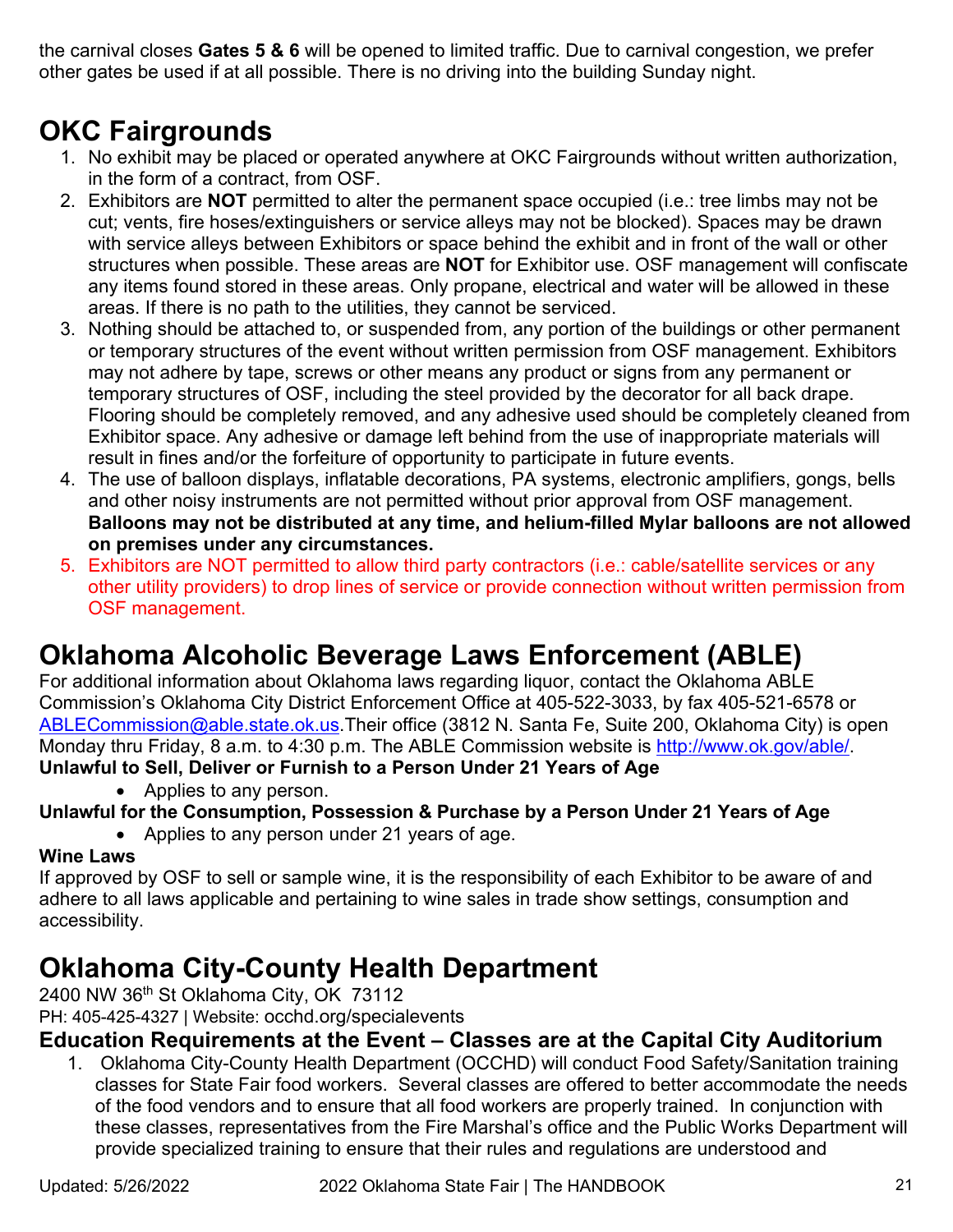followed. The Oklahoma City Fire Marshal's Office will be enforcing the occupancy load during these classes. Entry will be denied once the auditorium has reached the posted occupancy. Class times are subject to change.

- 2. TRAINING IS MANDATORY for all food workers. This includes vendors that offer food samples.
- 3. In order to sign in for the class, you must show a state issued photo identification.

#### **2022 Training Schedule**

**Location:** Capital City Auditorium, by Barn 3 behind the Capital City Café. To sign in for the class, you must show a state issued photo identification.

- a. **Tuesday, September 13:** 9 a.m., 11a.m., 1 p.m. (Spanish class), 3 p.m. and 5 p.m.
- b. **Wednesday, September 14:** 11 a.m., 1 p.m. (Spanish class), 3 p.m., 5 p.m. and 7 p.m.
- 4. Food workers who hold a current **managers** certification from ServSafe, Prometric, Learn2Serve, Statefoodsafety, AlwaysFoodSafe or National Registry of Food Safety Professionals, can be issued an OCCHD Fair Food Handler certificate by presenting the certificate along with photo identification at the registration table.

#### **Training Class Protocol**

- 1. You **may not** sign in for anyone other than yourself.
- 2. Take care of all personal business before entering the training room. If you leave the room before or during the training, re-entry will not be allowed and a certificate will not be issued.
- 3. Turn off cell phones and electronic devices before entering the room.
- 4. No food or drinks will be allowed in the training room.
- 5. Seating is limited to individuals earning a certificate. **No children** will be allowed.
- 6. If during the class you become **disruptive**, you will be asked to immediately leave the classroom and will not receive your certificate.

#### **Food Licensing at the Oklahoma State Fair**

- 1. **All food and/or beverage vendors must be inspected, approved and licensed before opening for business.**
- 2. All consumables are considered "food" by the Oklahoma State Department of Health and require a food license.
- 3. Inspectors will be on the fairgrounds inspecting all food vendors. Once approved for licensing, take your inspection to the Safety Center to obtain your license.
- 4. Proof of Non-Profit status from the IRS must be provided to obtain a fee exempt temporary food license.
- 5. Payment for the license is required before a license can be issued.
- 6. The Oklahoma State Department of Health Temporary License is **\$250** per stand or booth. The fee can be paid online at: [www.occhd.org/payment](http://www.occhd.org/payment) OR vendors can make payment at the Safety Center. If paying by check, bring a state issued photo identification to obtain the license.
- 7. The City of Oklahoma City special event food license is \$30. You must go to the Safety Center with your approved inspection from the Health Department to obtain this license.

#### **Food Facility Operation at the Oklahoma State Fair**

- 1. Food workers must wash their hands with soap and warm water before starting work, during work after handling raw food products, after consuming tobacco, eating, drinking and after using toilet facilities and as often as is necessary to keep them clean.
- 2. BARE HAND CONTACT OF READY-TO EAT FOOD WILL NOT BE PERMITTED.
- 3. Eating, drinking and tobacco consumption are not permitted in food preparation or sales area.
- 4. Food workers must wear approved hair restraints.
- 5. Food workers fingernails must be trimmed, filed, and always kept clean.
- 6. Food workers may not wear jewelry including watches, wristbands, bracelets, etc. on arms and hands.
- 7. A plain wedding band may be worn.

#### **Food Facilities Must Comply with the Following Regulations/Requirements**

1. For Mobile Vehicles: The Oklahoma State Department of Health Regulations, Chapter 257.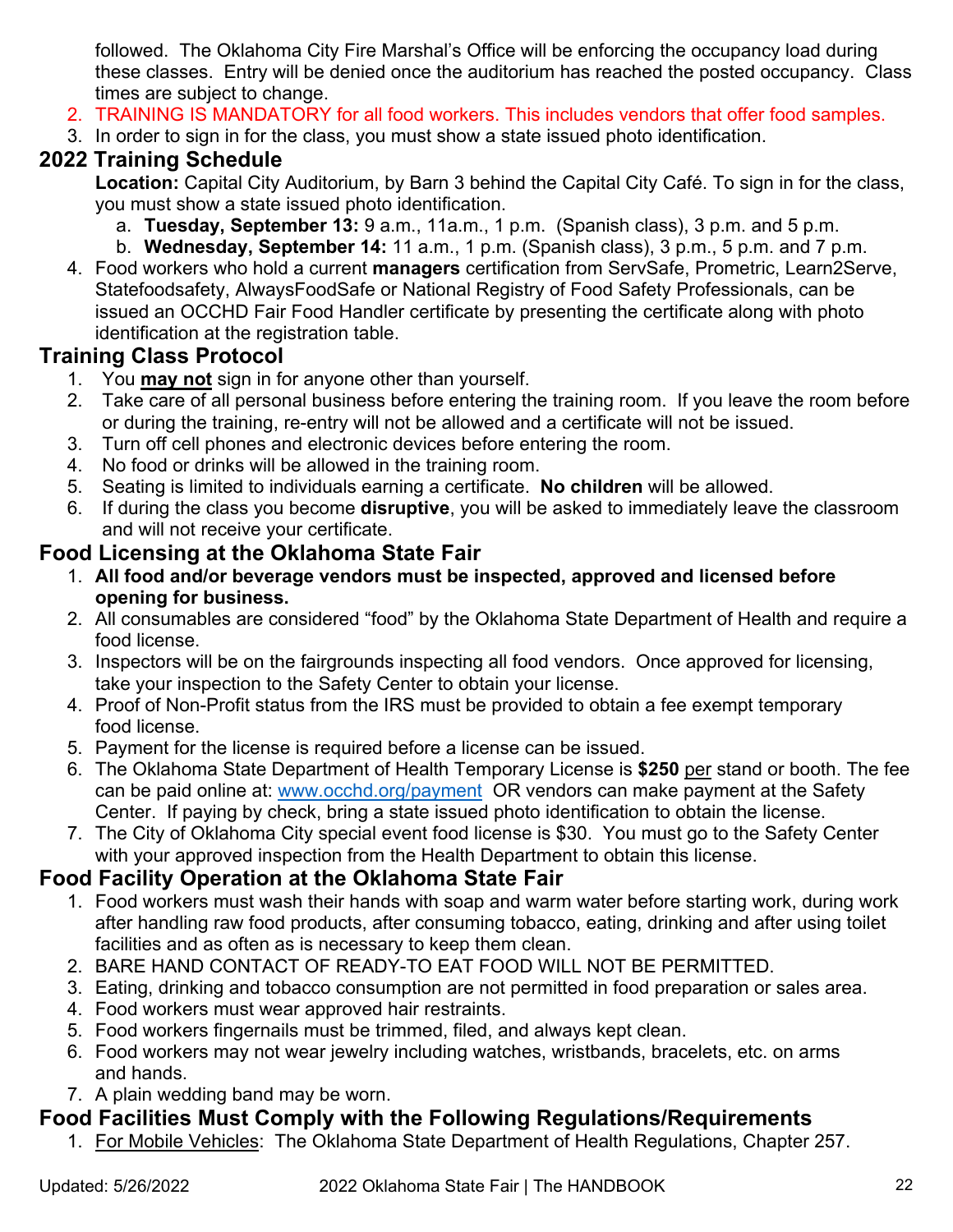These regulations can be accessed from: [https://www.ok.gov/health2/documents/CPD-](https://www.ok.gov/health2/documents/CPD-OSDH%20257%20FDA2009%20Finalized%208-31-11.pdf)[OSDH%20257%20FDA2009%20Finalized%208-31-11.pdf](https://www.ok.gov/health2/documents/CPD-OSDH%20257%20FDA2009%20Finalized%208-31-11.pdf)

- 2. For Temporary Facilities, such as tents: The Oklahoma City-County Health Department Temporary Food Establishment Requirements. These requirements can be accessed from:<https://www.occhd.org/specialevents>
- 3. For Sampling: The Oklahoma City-County Health Department Food Sampling Requirements for Temporary Events. These requirements can be accessed from: <https://www.occhd.org/specialevents>

### **Oklahoma City Public Works Department**

#### *Storm Water Quality Management*

- 1. The storm water pollution prevention class will be held at State Fair Park in the Capital City Auditorium in conjunction with the food handlers' training (see Oklahoma City County Health Department section for the training schedule). **Attendance at one (1) of the classes is mandatory.** For questions, contact the Storm Water Quality Office at 405-297-1774.
- 2. With the onset of new and changing federal legislation, spanning from the 1970s through the 1990s, the City of Oklahoma City developed a program to comply with the federal mandate to prevent urban pollution from entering "Waters of the US." The program's purpose is to "protect, maintain, and enhance the environment of the City of Oklahoma City by controlling discharges of pollutants to the City's storm water system and to maintain and improve the quality of community lakes, rivers, streams and ponds."
- 3. This is official notification of the municipal code regarding the discharge of sewage, sewage sludge or wash water (grey water, shower water, clothes washing water, sink water). Oklahoma City Municipal Code Chapter 57-178 "Illicit Discharge and Illegal Dumping" states: "No person shall conduct, allow or permit the direct or indirect discharge of any material other than storm water into the MS4 (Municipal Separate Storm Sewer System), the Communities' Waters or Waters of the State. The following direct or indirect discharges are examples of prohibited discharges: sewage dumping or dumping of sewage sludge; and/or discharge of any polluted household waste water, such as but not limited to laundry wash water and dish water, except to sanitary sewer or septic system.
- 4. **The only discharge allowed into the City of Oklahoma City's storm water inlets, pipes and creeks is RAIN water.** If filtration devices are ever found to be moved or missing, or suspicious activity/illegal dumping is observed, please contact OSF. Let's all do our best to keep the event and the City of Oklahoma City clean and in storm water compliance with the EPA.

#### **Key Issues**

- 1. Drain hoses coming unattached from temporary septic tanks and spilling onto the ground.
- 2. Discharge hoses running into storm drains or anywhere other than the temporary septic tanks.
- 3. Sinks draining directly into storm drains or anywhere other than the temporary septic tanks.
- 4. Wash water discharged to the ground, instead of pouring into the temporary septic tanks.
- 5. Overflows of temporary septic tanks to the ground.
- 6. Blowable or floatable trash and debris around areas, related to your events.

#### **Enforcement**

- 1. **City of Oklahoma City Ordinances:** Chapter 16 Drainage & Detention; Chapter 48 Grading Erosion & Sediment Control; and Chapter 57 – Permits & Enforcement
- 2. All storm water inspectors are commissioned Environmental Enforcement Officers and can shut down or stop any activity or facility that is violating city ordinance and will be on-site monitoring activities.
	- a. First offense: warning, possible Notice of Violation (NOV), copy of Notice given to OSF
	- b. Second offense: NOV, closing of facility, fine(s)
	- c. On some occasions, in cooperation with the Department of Environmental Quality and Oklahoma City Police Department, arrests have been made.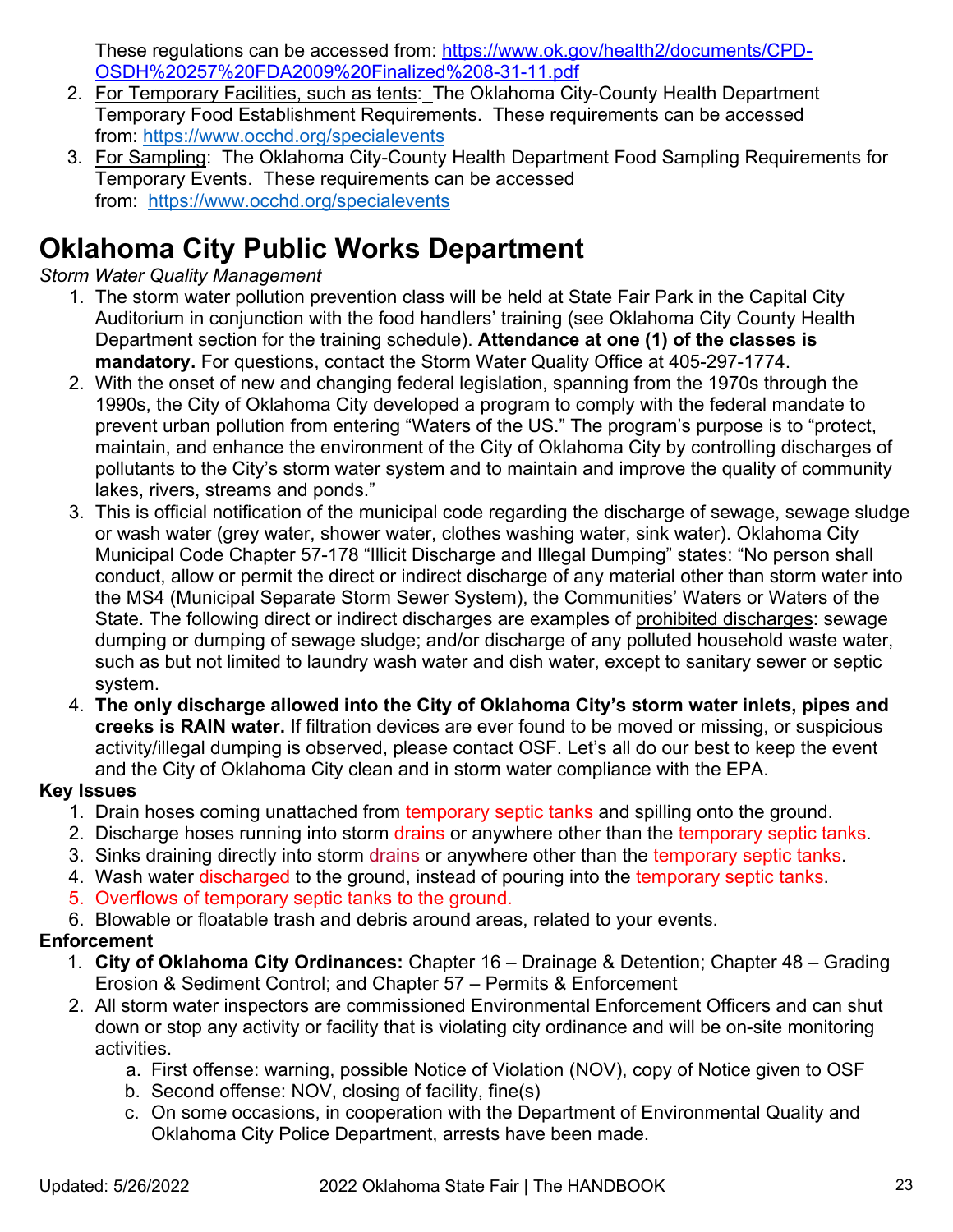- 3. OCCHD and the Environmental Protection Agency (EPA) regulate wastewater discharge. Any runoff from dish washing, soda, beer, ice melt and any other source must go into sanitary sewers or leak-proof containers provided by OSF. Exhibitors may run hoses to these locations if it is not necessary to cross streets or pedestrian walkways. Otherwise, Exhibitors will be required to transport it to one (1) of the many temporary septic tanks placed around the event. Runoff into the storm drains is NOT acceptable.
- 4. **Do not dump grease into the permanent sewers or temporary septic tanks! Wastewater disposal violations may result in termination of lease and/or additional costs or fines.**
- **5. Exhibitors may be subject to additional fines imposed by OSF for damages, repairs or clean-up expenses.**

### **Outside Gate Admission**

See ADMISSION TICKETS

# **Parking**

### **General Rules**

- 1. The full FRONT of the hangtag must be visible from the windshield from the outside of the vehicle. Vehicles with passes not properly displayed will be towed and the pass may be revoked.
- 2. Vehicles are not allowed to park inside the event operating fence line or Exhibitor's booth space without prior written authorization from the space sales office.
- 3. Overnight parking is only allowed in OSF RV Parks. There is no overnight parking of any vehicles in the general lots. Vehicles left overnight are subject to towing or impoundment.

### **Season Parking**

- 1. From August 2 to September 14, additional season parking passes are available to purchase for \$30, at the Cashiers' Windows in the west end of the Administration Building.
- 2. Exhibitors with this parking hangtag may park in any lot designated as \$10 daily public parking (marked "permit/paid" on the event map).
- 3. A season parking pass does NOT guarantee a parking space.

#### **Over-Sized Vehicles**

- 1. Over-sized is defined as any vehicle that cannot fit, properly and entirely, into a single parking space.
- 2. Over-sized vehicles MUST purchase a \$10 daily parking pass each day (no overnight parking) and park in the designated section of the "Gate 10" parking lot. Over-sized vehicles are not allowed in any other lot.
- 3. Parking is at the BACK of that lot where it meets with the regular paid/permit lot.

#### **Exhibitor Reserved Parking**

- 1. An area accessible with this pass only has been designated and reserved for Exhibitors, as a convenience. This lot will NOT be oversold, so anyone with a pass will find a spot every day. It has its own entry gate into the event; however, a ticket or pass is still required for everyone.
- 2. This lot is open daily from 7 a.m. to midnight, or when the last car leaves, whichever is **earlier**, starting on Opening Day of the event. It is NOT a restricted lot or guaranteed to have space available before then.
- 3. Only regular passenger vehicles are allowed, and there is NO overnight, trailer or restocking parking.

### **Personnel**

1. OSF supports the right of all individuals to be treated with dignity and condemns any behavior which is in direct violation of this right. OSF will not tolerate discourteous behavior, which could include: inappropriate touching (reaching into aisles at Fairgoers); offensive language; acts considered sexually harassing; verbal attack; or any other workplace violence.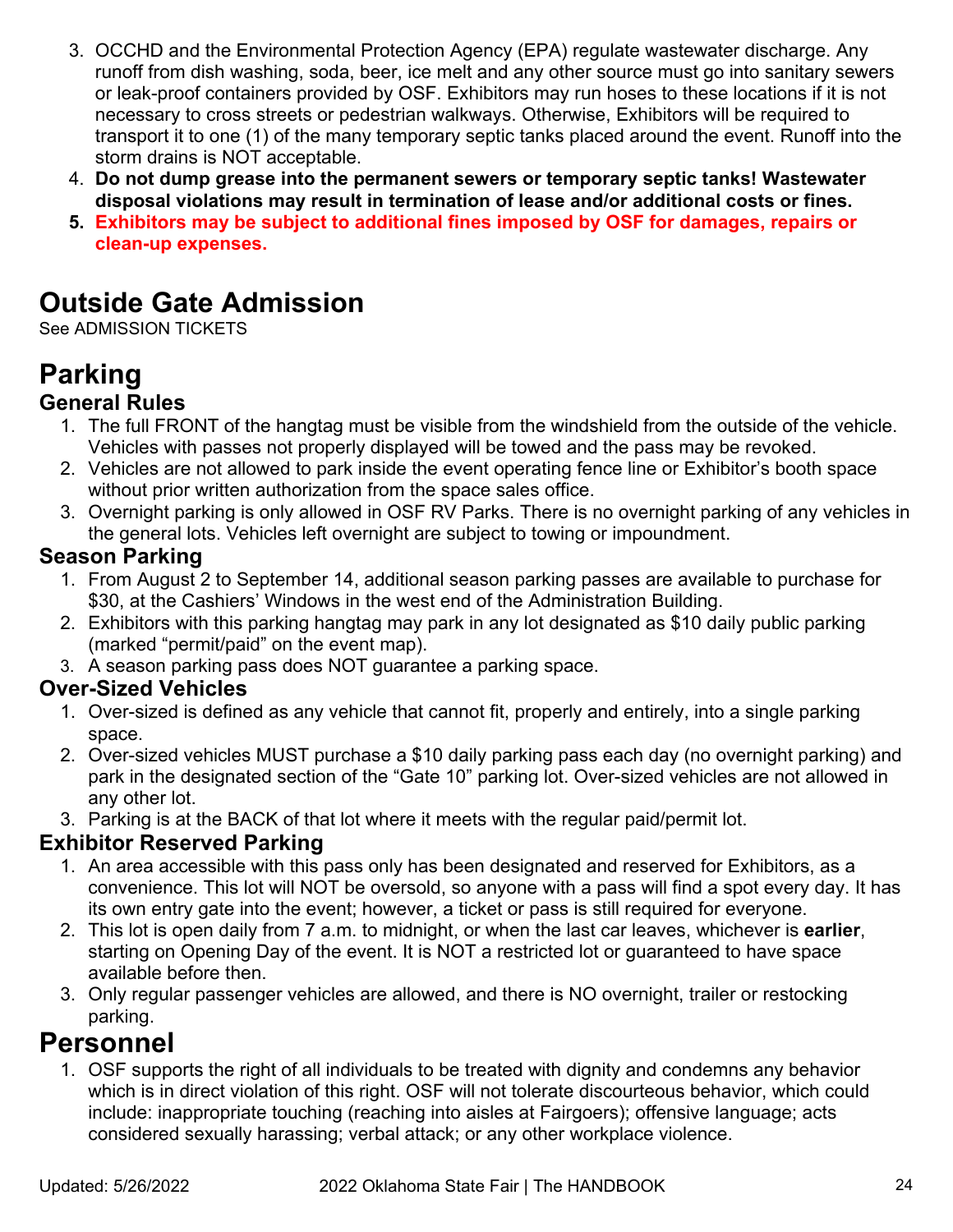- 2. Individuals working in any concession or exhibit are considered the employees of the contracted Exhibitor who is responsible for the employees' acts, errors, omissions, representations, appearance, conduct and behavior.
- 3. Employees must be neatly and appropriately dressed and well groomed.
- 4. It is the responsibility of each contracted Exhibitor to be informed of and compliant with all applicable laws concerning employees' compensation, unemployment coverage, social security taxes and other federal and state employment requirements.
- 5. **An authorized representative of contracted Exhibitor must be in booth space during all designated operating hours**. Late openings, early closings or booths left unmanned will be considered non-compliant with the rules & regulations. These actions will not be tolerated and may result in booths permanently being shut down for the duration of the event and/or forfeiture of participation in future events. *See HOURS OF OPERATION.*
- 6. **Exhibitors found to be involved, in any way, in fighting, confrontation or violence of any type, will be at risk of immediate expulsion and exclusion from future events.** Exhibitor status requires a higher level of conduct. Call the space sales office for assistance with non-emergency issues. For immediate intervention, contact the Safety Center or dial 9-1-1.
- 7. **Any Exhibitor's personnel/representative found consuming alcohol in exhibit space may be escorted off the property.** *See ALCOHOL.*

### **Product & Material Display**

- 1. **The sale or distribution of items deemed "potentially harmful" is strictly prohibited** unless a special application to do so has been approved expressly for specific individual items and those items are listed in the Exhibitor contract. "Potentially harmful" items include, but are not limited to: firearms, knives of any type, swords, daggers, whips, martial arts items, chains, toy guns, laser pointers, fireworks, drug-related paraphernalia and/or pornographic material.
	- a. All potential weapons must be packaged, wrapped or boxed with carrying sacks provided. When possible, items should be held for customers until they are ready to exit the event.
	- b. Under no circumstances shall any potentially harmful weapon be sold to a person under 18 years of age. It is the Exhibitor's responsibility to request and check photo IDs.
	- c. Exhibitors reserve the right to refuse service to anyone. When in doubt, delay the sale and call the space sales office for assistance.
- 2. Promotion and sale of security systems, CCTV and video surveillance must also adhere to potential weapons rules above. The sale of personal protection devices, such as stun guns and pepper spray, may be excluded from the product list and will be at the discretion of OSF management.
- 3. OSF reserves the right to require any vendor to tastefully place or turn from the direct, unintentional view of passersby any material(s) that is approved in the booth but deemed, by OSF, appropriate for certain audiences and/or of a nature not suited to unintentional viewing by all patrons.

### **Quality Evaluation & Awards Program**

OSF will have trained evaluators randomly checking all Exhibitors throughout the event. Based on their reports and assessments, awards will be presented to the best display in each exhibit building and for a variety of categories that could include:

- The thing EVERYONE was eating
- Most Unique Product
- Hey, where'd you get that?
- Best Dressed Food Concession
- Most Entertaining Vendor
- Best Overall Presentation
- Most Interactive Exhibit
- Best First Year Food Concession
- Best First Year Exhibitor *\*All categories may not be awarded.*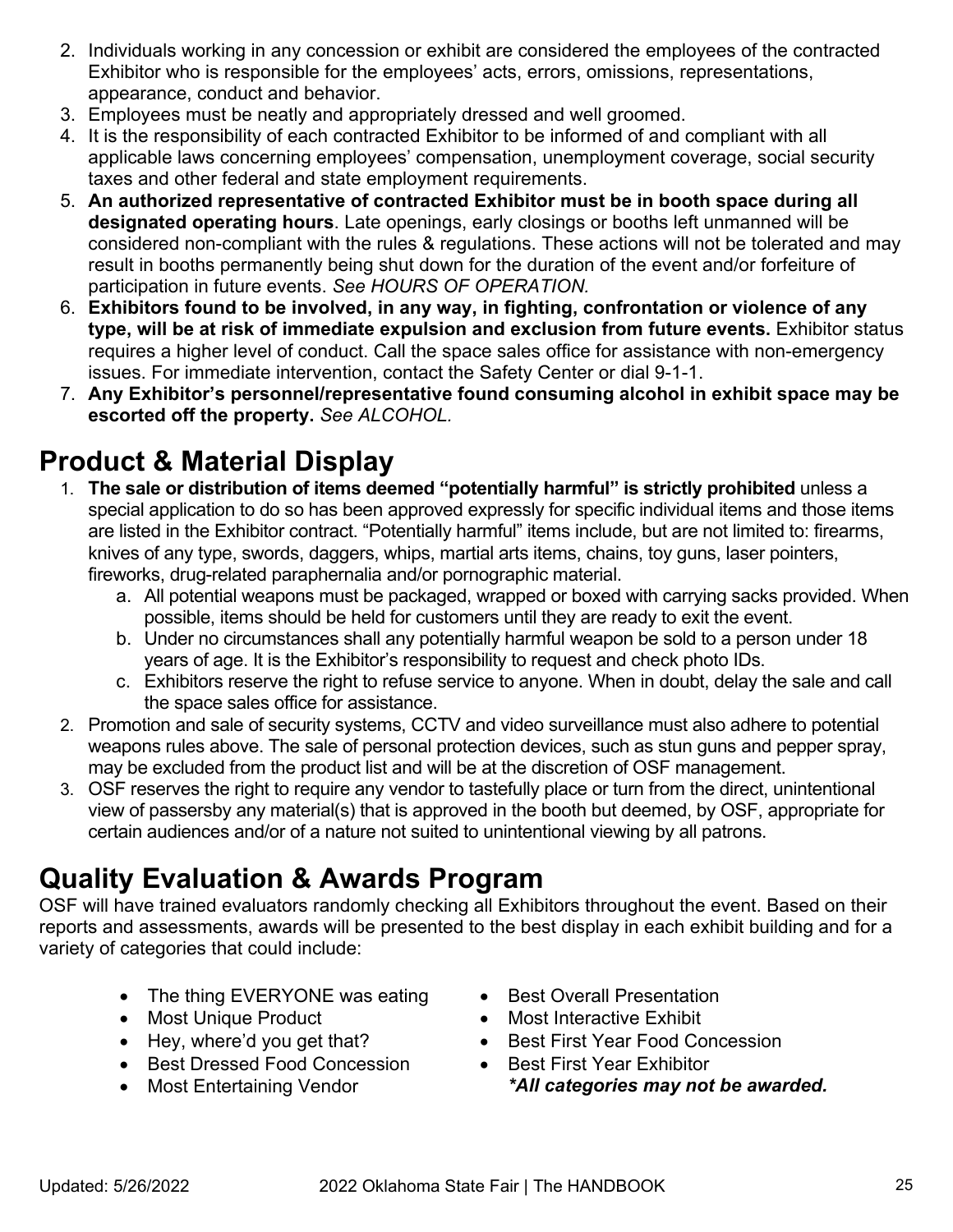### **Recycling & Trash/Waste**

- 1. OSF is phasing in efforts to reduce, reuse and recycle. Exhibitors will be expected to contribute to these efforts by:
	- a. Putting cardboard, and cardboard only, in the designated areas for pick-up or in the designated compactors as directed. Exhibitors MUST break down boxes.
	- b. Plastic and aluminum may also be collected in certain areas. Please help as possible and encourage fairgoers to use the appropriate receptacles.
- 2. Exhibitors are responsible for maintaining their immediate areas. Trash should be appropriately bagged, and all boxes broken down and taken to the appropriate locations. Trash, including boxes and other packing material, should NEVER be placed in barrels designated for Fairgoers. Outdoor Exhibitors should bag trash and transport to dumpsters or station in the designated areas for pickup. If during operating hours, Exhibitors should hold onto bagged waste or place in designated areas, NOT public areas.
- 3. GLASS should **never** be placed in the public areas for pick up.
- 4. Specific trash and recycling reminders will be in your move-in/welcome packet, along with a map indicating the container locations.
- 5. If problems are noticed, such as overloaded dumpsters or lack of service, please report it to the Vendor Help Desk at 405-948-6417

### **Restocking**

- 1. Restocking spaces are provided upon request, at no charge. There are a limited number of spaces available on a first-come, first-served basis. Restocking spaces must be ordered by August 2. A \$50 late fee will be applied after August 2. After August 31, the late fee increases to \$100. If electrical power is needed, it must be ordered and paid for in advance. For electrical orders placed after August 1, late rates will apply, and OSF does not guarantee orders will be accommodated. Spaces must be reserved using the **RESTOCKING SPACE FORM** available on our website.
- 2. Three (3) separate areas are designated for Exhibitors with stock trailers, semi-trailer rigs and refrigerated trucks. Stock trailers may NOT be parked in any other areas, and once parked, may not come and go daily.
- 3. The largest general restocking area, which has no power access, is located just inside the event north fence line. There are two (2) other restocking areas with access to power and are usually reserved for food vendors with refrigerated trucks and other equipment. These areas are located on north side of the Oklahoma Expo Hall and behind the Modern Living Building.
- 4. Electric service is limited in restocking areas and is provided for a fee using the **RESTOCKING SPACE FORM**. The space is provided at no charge, so there is a fee for a basic 20-amp supply.
- 5. Exhibitors may provide their own storage, security or "office space" needs within the boundaries of their contracted space. This option is offered with the stipulation that it is done in an aesthetically pleasing manner and may not be possible in all areas.

#### **Restocking Hours**

- 1. Vehicular restocking must happen from 7 to 9:30 a.m. Vehicles are not allowed in after 9:15 a.m. **ALL VEHICLES must be cleared from the event operating areas prior to 9:30 a.m.** Vehicles should NEVER block the established fire lanes.
- 2. Motorcycles, bicycles, and golf carts that do not exhibit an OSF tag for the current year are not allowed to be used for restocking and will not be allowed to enter the gates.
- 3. Drive-thru access for Exhibitors, during restocking hours only, is limited to Gates 3, 5, and 10. Gates 5 have personnel on duty 24-hours for emergencies or other circumstances approved for entry outside of restocking hours by OSF management.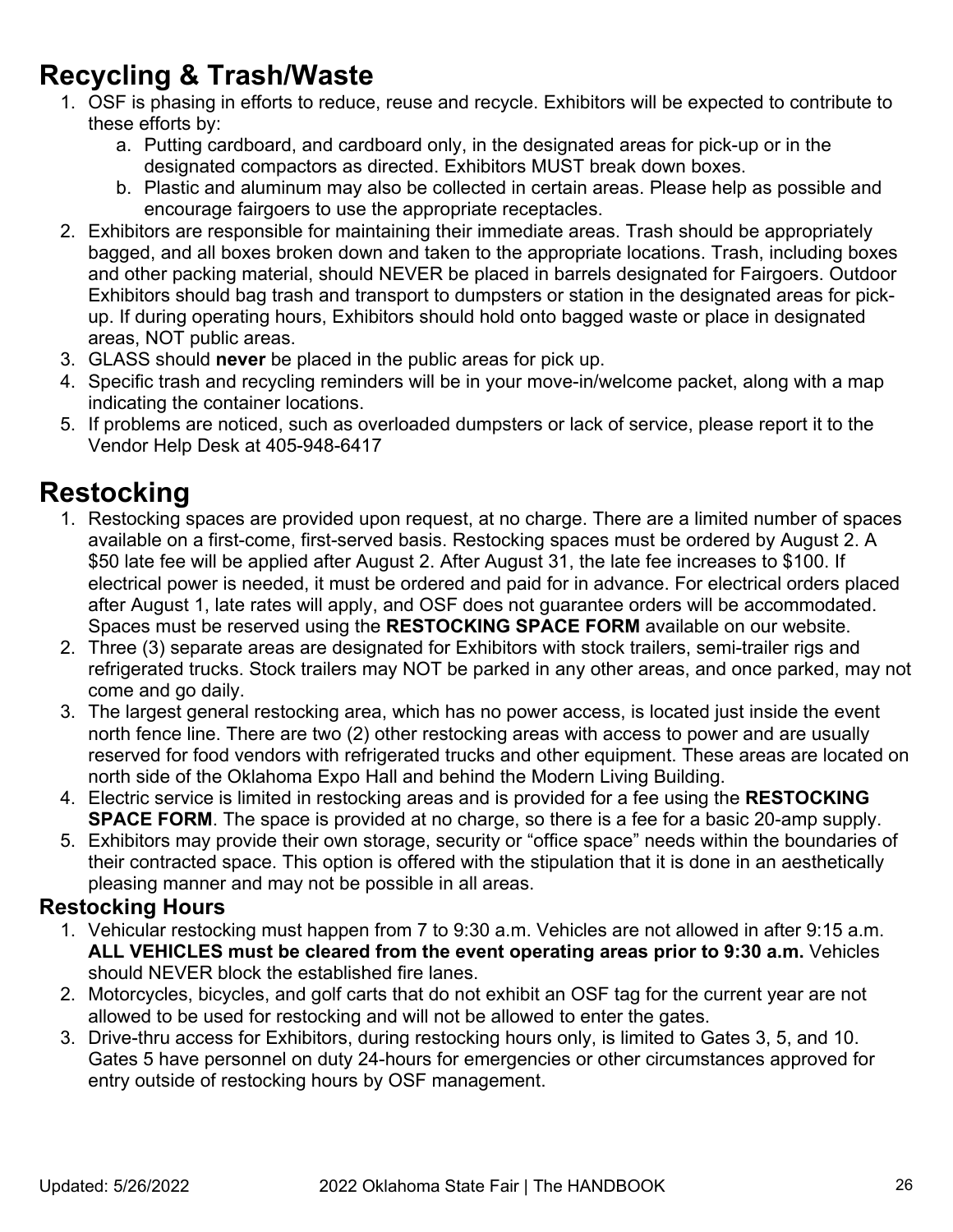### **RV Parking**

All recreational vehicles, defined as motor homes, fifth-wheels, travel trailers, pop-up campers and any other vehicles with living quarters, must be parked in either of the three (3) RV Parks at OKC Fairgrounds.

#### **South RV Park**

- 1. Located on the south end of OKC Fairgrounds, the largest RV Park.
- 2. All spaces, including handicap, are available on a first-come, first-served basis as NO reservations is accepted. The appropriate disabled parking tag must always be displayed.
- 3. Spaces are \$30 per night with 30-amp service or \$45 per night with 50-amp service. *Note: 50-amp spaces are extremely limited.*
- 4. Each space has water and electric, with central dump stations located throughout.
- 5. Shower facilities are available.
- 6. Staking is NOT permitted on concrete surfaces.

#### **West RV Park**

- 1. Located on the west end of OKC Fairgrounds, south of the railroad track near Gate 7.
- 2. The entire park is concrete surface and each space will allow **either** a 30-amp or 50-amp service with full hook-ups. Staking is not permitted in this park.
- 3. Wi-Fi connectivity is available at no charge. Just connect to "State Fair Free."
- 4. The common building has restrooms, showers, and laundry.
- 5. All spaces including handicap, are first-come, first-served at the time of this printing. However, we are working toward a reservation system, so please keep checking our website for updates.
- 6. All spaces are \$45 per night.
- 7. Associated passenger vehicles may be limited in number and/or assigned an identification tag.
- 8. This RV Park is only accessible through paid parking during the Fair event. If the RV Park still has space once the Fair opens, a RV/Motor Home will be granted access upon arrival. For passenger vehicles associated with the paid RV spots, a season parking pass (come and go space privileges) or a \$10 daily parking ticket (each time the vehicle comes thru) will be required. For spaces prepaid or paid in full on-site that run at least the Fair event dates, one season parking pass for an associated passenger vehicle will be issued at no charge. If additional passes are desired, and the lot space will accommodate, they can be purchased for \$30 in advance of Opening Day of the Fair or \$50 once the Fair has opened.
- 9. The RV Lot attendant may have additional parking instructions provided upon arrival.

#### **North RV Park**

- 1. With fewer than 30 spots, reservations may be limited to **three (3) RV spots per vendor**, and filled on first-come, first-served basis.
- 2. The North RV Park is available to Exhibitors with the largest motor homes, fifth-wheels and travel trailers. Reservations are REQUIRED using the **RESERVATION FORM,** with full payment, available on our website.
- 3. Spaces are available for \$1,260 each and for a maximum 21-day stay. Bunk houses (4-6 people) are subject to approval and are available for \$1,470.
- 4. Check-in may begin as early as the outdoor move-in date. Guests must be checked-in prior to Opening Day unless prior approval for late check-in has been issued.
- 5. All guests must check-out no later than noon on Tuesday, September 28. Stays beyond the 21 days is subject to approval. If approved, a \$60 fee per night will be applied, \$70 per night for bunkhouses.
- 6. This is an all-concrete lot with full hook-ups (50-amp service, water and sewer) provided at all "back-in" spaces. There is no staking in this lot.
- 7. Each registered RV will be issued a numbered permit tag, which must be clearly displayed on RV windshield, window or door at all times. Vehicle may be impounded if permit tag is not visible. For safety purposes, this tag is how RVs are identified so owners may be contacted in case of emergency.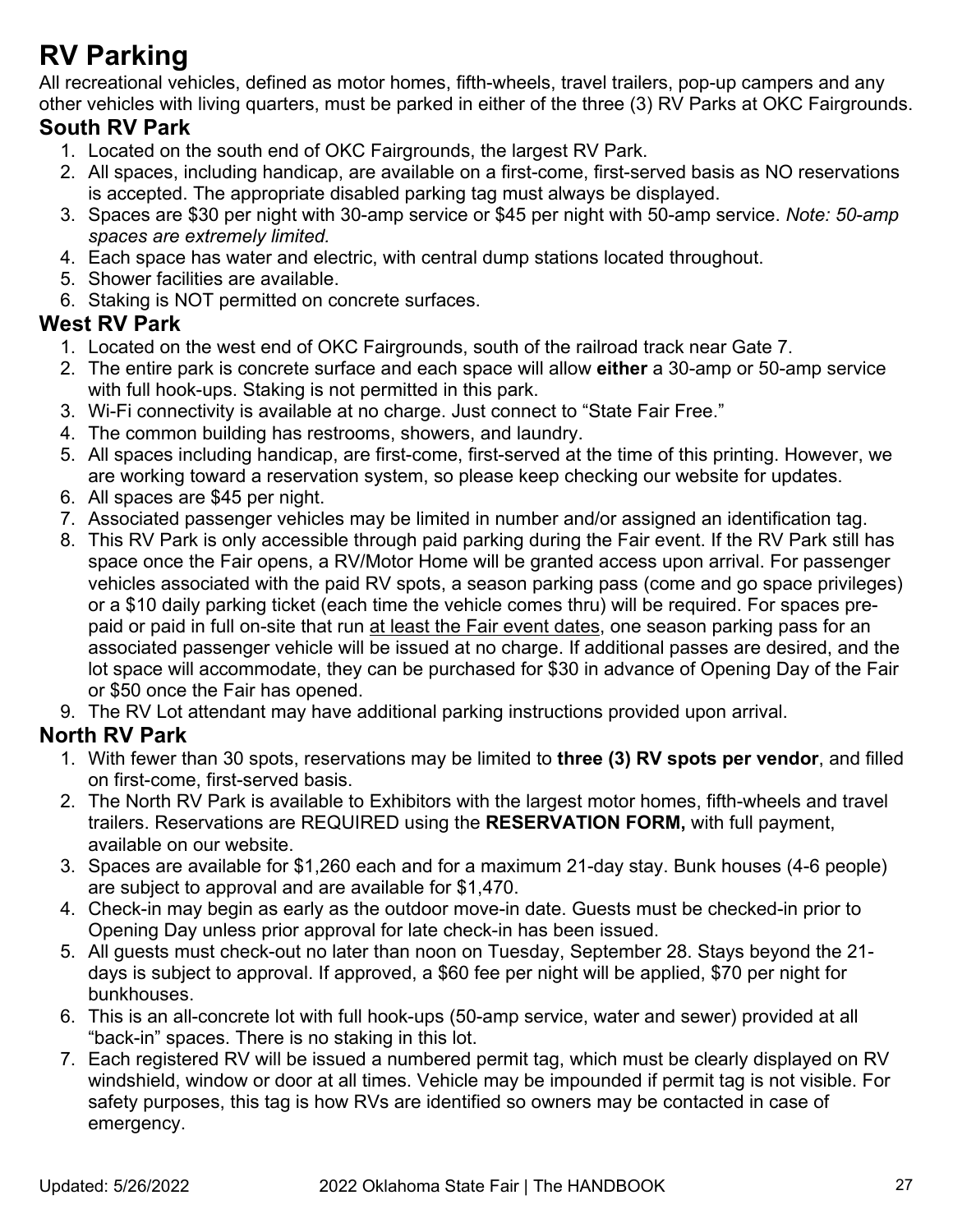- 8. Each reservation will also include one (1) dash card to allow Exhibitor's passenger vehicle to be parked within the North RV Park fence line. All passenger vehicles, including tow vehicles, parked in this area MUST display the dash card. A hang tag for "any paid parking lot" must also accompany each dash card. Unauthorized vehicles will be towed at owners' expense.
- 9. Parking for passenger vehicles is accessible along the curb within the fence line. If Exhibitor has more than one (1) passenger vehicle associated with its RV, additional dash cards may be purchased, on a limited basis, for \$30 each. Space is limited, and additional dash cards will be limited to two (2) per vendor.
- 10. Camping or cooking in public view (outside the trailer) in the North RV Park is prohibited.

### **Safety Center**

Multiple supporting agencies and services are stationed in Safety Center, including:

- Chaplain Service/Lost Children
- EMSA
- Lost and Found
- Mail and Shipping
- Oklahoma City County Health Department
- Oklahoma City Police/Fire Department
- Oklahoma Tax Commission\*
- State Fair Security
- Vendor Help Desk and Audit Team

### **Security**

- 1. Limited security begins Wednesday, September 8. 24-hour building hosts begin Saturday, September 11. However, it is still the Exhibitor's responsibility to take necessary precautions to ensure the safety or security of all merchandise and property.
- 2. Cameras are in use at OSF. Any questions regarding cameras should be directed to the OKC Fairgrounds VP of Security as per the contact page of this Handbook.
- 3. Exhibitors may not hire security for their Licensed space without the advance, express, written consent of OSF.

### **Signs**

- 1. Booth number print name and concession number, if applicable, MUST always be clearly displayed in the booth. Booth/concession number signs are provided by OSF.
- 2. Handwritten signs are NEVER permitted. Professionally painted, decorative signs are acceptable.
- 3. Any policies applying to the public are **required** be clearly displayed. This includes any rules or instructions regarding product purchase, refund/return/exchange of merchandise and expected behavior inside the booth (i.e.: do not touch or no photos). Again, none may be handwritten.
- 4. Menus and pricing must be easily visible and legible from the front of each concession.

### **Smoking**

1. Oklahoma City Municipal Code, Chapter 30, Article XVIII, bans smoking in all buildings or within the boundaries of all property owned or operated by the City of Oklahoma City.

### **Storage & Stock**

- 1. No products may be placed in the aisles/walkways, service alleys or outside of any boundary of the approved space. Employees may not work outside the boundary of the exhibit space.
- 2. Booth space should not be used to store large quantities of product. If product must be stored within space, it should be kept from public view via attractive screening, drape or other structure.

### **Supplier Lot (for Concessionaires)**

As a convenience, an on-site supplier lot is available for Exhibitors. Approval (inclusive of fees, contracts or other licensing) by OSF is required to do business on any part of the OKC Fairgrounds premises,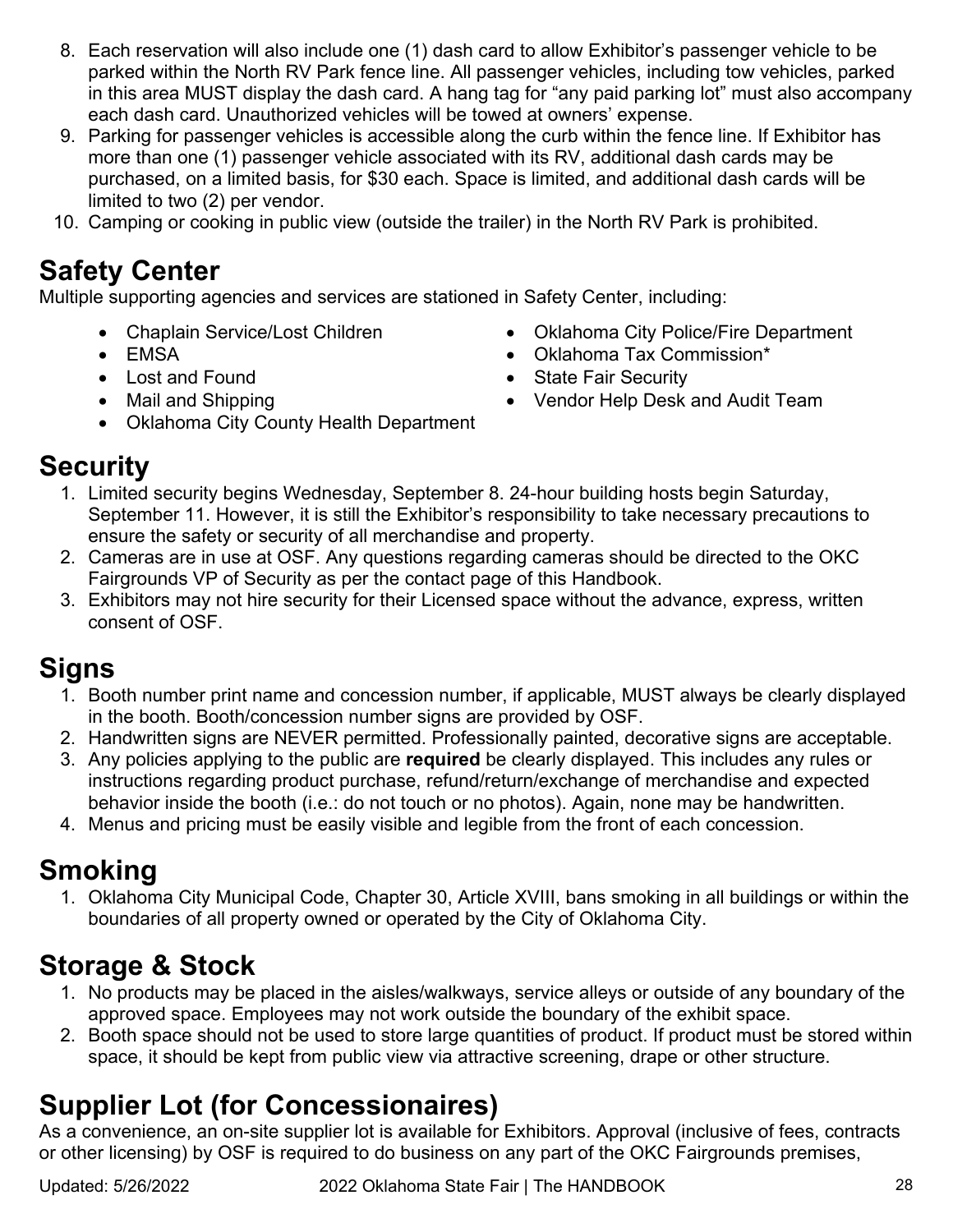including parking lots. Any vendor delivery of food, paper or other goods to SFP must have the current year license granted by OSF. The two exclusive suppliers are listed below; no exceptions are granted. **Exclusive Suppliers:**

- **Freedom Ice** provides ice-boxes and bags of ice.
- **PepsiCo Bottling Company** provides the following; carbonated or non-carbonated, frozen or unfrozen, natural or artificially-flavored, nonalcoholic beverages for independent consumption and/or as mixers with alcoholic beverages; nutritive or non-nutritive sweeteners, flavored or sweetened mineral water, natural or artificially flavored fruit juices, fruit juice-containing drinks, fruit-flavored drinks, sweetened or unsweetened fruit punches, and other fruit-based drinks; hypertonic, hypotonic and isotonic energy and fluid replacement drinks, sometimes referred to as "sport drinks;" bottled or canned, carbonated or noncarbonated waters; ready-to-drink chocolate drinks; coffee and tea products (excluding fresh brewed coffee and tea products); and all drink beverage bases in the form of syrups, powders, crystals, concentrates or from which any of the foregoing drinks and/or beverages are made, as well as non-alcoholic or non-coffee cups. Additionally, there are required cups provided by PepsiCo for all non-specialty drinks, as stated in the standard beverage pricing section of this handbook.

### **Trash Pickup & Removal**

See RECYCLING & WASTE

### **Water, Wastewater & Sewer**

- 1. Exhibitors using water for daily operations must pay the \$100 plumbing/water fee. All plumbing work must meet current City Plumbing Codes. Should Exhibitors require service beyond simple hose hook-up, work should be coordinated with the space sales office.
- 2. The OCCHD and EPA regulate wastewater discharge. Any runoff from dishwashing, soda, beer, ice melt and any other source must go into sanitary sewers only. Runoff into the storm drains is NOT acceptable. Every attempt will be made to locate Exhibitors requiring sewer as close as possible to one (1) of the five (5) permanent sanitary sewer lines on the grounds. Exhibitors may run hoses to these locations if it is not necessary to cross streets or pedestrian walkways. Otherwise, Exhibitors will be required to transport it to one (1) of the temporary septic tanks on the grounds. See OKLAHOMA CITY PUBLIC WORKS DEPTARTMENT.
- **3. DO NOT DUMP GREASE INTO THE PERMANENT SEWERS OR TEMPORARY SEPTIC TANKS!**

### **Weapons**

- 1. Firearms, concealed or unconcealed, are prohibited inside the annual Oklahoma State Fair. This policy is in compliance with Oklahoma State Law, Oklahoma City Municipal Code and the City of Oklahoma City's policy of banning firearms in City-owned facilities.
- 2. Exhibitor must notify OSF and be approved in advance by OSF, to be granted or withheld in its sole discretion, for the display, demonstration, giveaway, sale or presence of potentially dangerous weapons, including any firearms.
- 3. OSF, in its sole discretion, may disapprove, approve or approve with stipulations any conditions or terms relating to the exhibit, sale or display of any potentially dangerous weapons.

### **Weather**

1. In the event of inclement weather, outside Exhibitors may cover and protect displays/merchandise but must continue to staff the exhibits - do not leave them unattended. The exception to the rule is in the event of a severe storm warning, which would include instructions to move to an inside area for safety. Once the weather threat subsides, the exhibits must immediately be uncovered, and regular business should be resumed, unless hindered by storm damage. The Oklahoma State Fair is a rain or shine event.